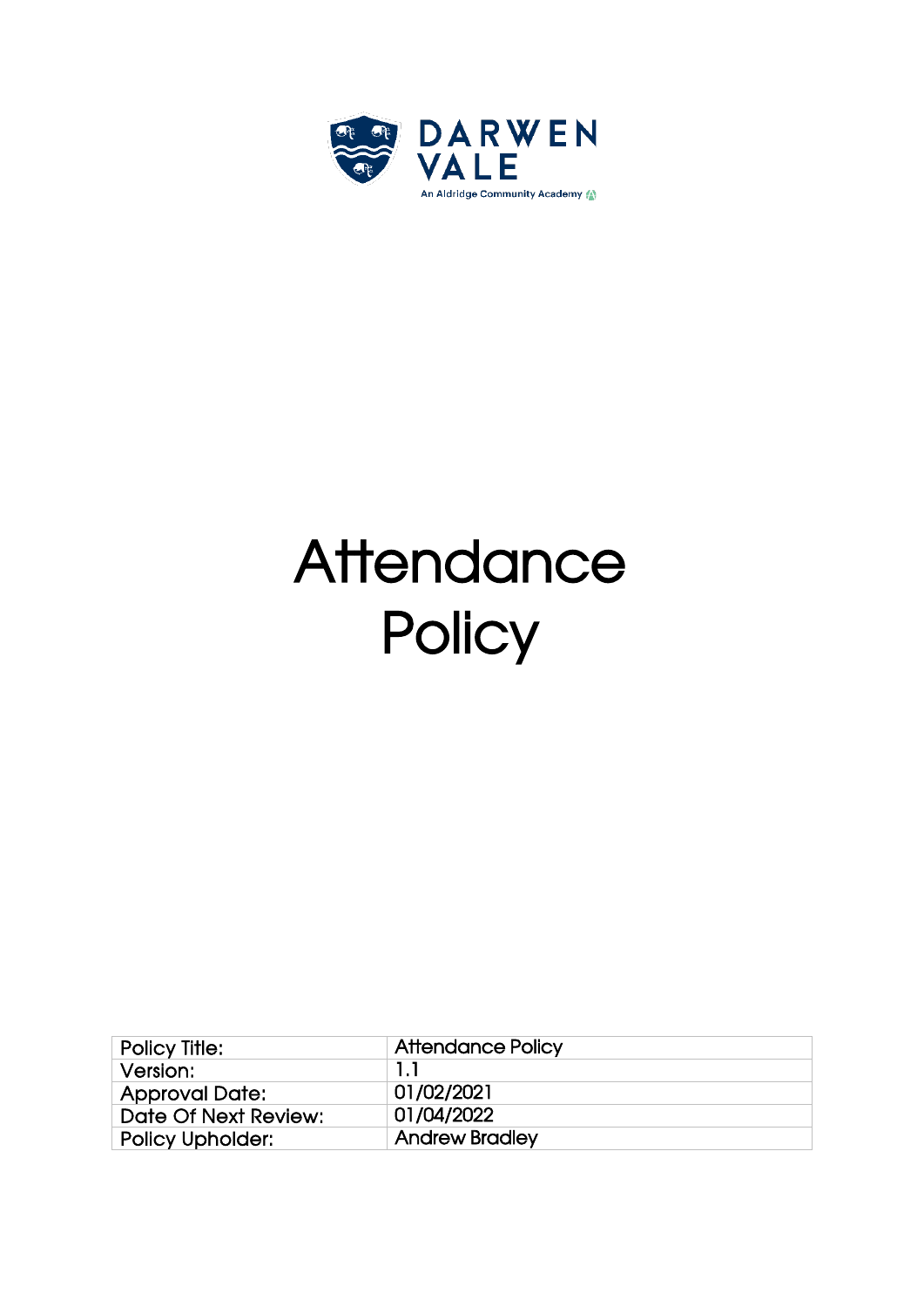

## DVHS Attendance Policy

All staff should have access to this policy and Principals must ensure that they have opportunity to read and understood its contents. This is a Trust-wide policy which is tailored by schools. It requires Trust Board approval and to be noted by LGCs.

| <b>Version:</b>              | Version 1         |
|------------------------------|-------------------|
| <b>Trust Board Approval:</b> |                   |
| <b>Date of Next Review:</b>  | <b>April 2022</b> |

### Attendance Policy Contents

| <b>Section</b> | Content                                                          | Page Number |
|----------------|------------------------------------------------------------------|-------------|
| Ι.             | Aims                                                             |             |
| 2.             | Legislation & Guidance                                           |             |
| 3.             | <b>School Procedures</b>                                         |             |
| 3.1.           | Attendance Register                                              | $3 - 4$     |
| 3.2.           | Un-planned Absence, or pupils or students<br>unexpectedly absent | $4 - 5$     |
| 3.3.           | Medical or Dental appointments                                   | 5           |
| 3.4.           | Lateness & Punctuality                                           | 6           |
| 3.5.           | Following up Absence                                             | $6 - 8$     |
| 3.6.           | Reporting to Parents & Carers                                    | <u>8</u>    |
| 3.7.           | Monitoring attendance during Covid-19                            | 8           |
| 4              | Authorised & Un-Authorised Absence                               | 8           |
| 4.1.           | Granting approval for term time absence                          | $8 - 9$     |
| 4.2.           | <b>Legal Sanctions</b>                                           | $9 - 10$    |
| 5.             | Strategies for promoting attendance                              | 10          |
| 5.1.           | <b>Rewards</b>                                                   | 10          |
| 6.             | <b>Attendance Monitoring</b>                                     | Н           |
| 7.             | Children at risk of missing education (CME)                      | П           |
| 7.1.           | Pupils / Students at Alternative Provision (AP)                  | 12          |
| 8.             | Off-rolling pupils / students                                    | $12 - 13$   |
| 9.             | Roles & Responsibilities                                         | 4           |
| 9.1.           | <b>CEO</b>                                                       | 14          |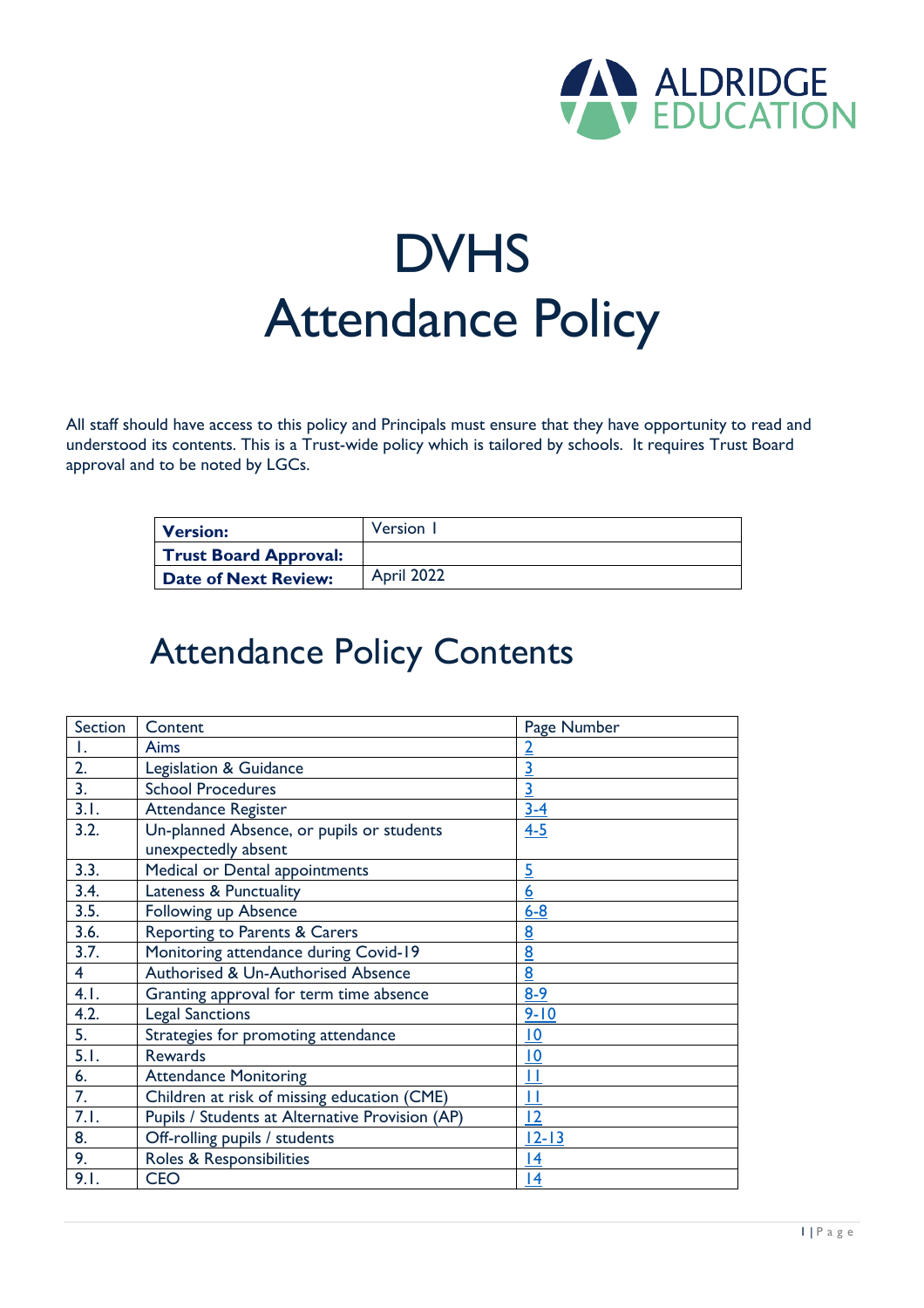

| 9.2. | <b>Trust Lead for Inclusion</b>                     | <u> 4</u>  |
|------|-----------------------------------------------------|------------|
| 9.3. | Principal                                           | <u> 4</u>  |
| 9.4. | School SLT Attendance Lead                          | <u>15</u>  |
| 9.5. | Attendance Officer / Manager                        | <u>15</u>  |
| 9.6. | Office / Reception staff                            | 15         |
| 9.7. | Teaching and Support staff                          | <u> 16</u> |
| 9.8. | Parents / Carers                                    | <u> 16</u> |
| 10.  | <b>Monitoring Arrangements</b>                      | 16         |
| П.   | Links with other policies                           | <u> 16</u> |
| 12.  | Appendix A -Attendance Codes                        | 17         |
| 13.  | Appendix B - Staged letters to parents/carers       | $18 - 21$  |
| 4.   | Appendix C - Application for pupil/student leave of | $22 - 23$  |
|      | absence                                             |            |
| 15.  | Appendix D - Off-rolling procedure                  | $24 - 26$  |
| 16.  | Appendix E - Attendance reporting information for   | 27-29      |
|      | parents                                             |            |
| 17.  | Appendix F – Attendance Monitoring & Recording      | 30-34      |
|      | Protocols                                           |            |

### <span id="page-2-0"></span>1. Aims

At Aldridge Education we believe that education should be stimulating, enriching and enjoyable at all phases. We believe that strong schools and Trusts achieve this through high-quality teaching, strong and relevant curricula that retain breadth within and between future career pathways, through clear boundaries and excellent relationships.

In order to achieve this, all of our pupils and students must have high level of attendance. Aldridge Education aims to ensure that attendance of learners across all key stages, is at least in line with the national average. It is clear that for pupils and students to reach their full potential they should rarely miss a day at school. Attendance is also a safeguarding matter. Poor attendance may be an indicator that a pupil or student's welfare is at risk. Weak attendance practice can risk pupils' or students' wellbeing. All schools within the Trust must ensure that effective attendance practice is understood by all staff and is closely linked with effective safeguarding practice.

The Trust has a robust, clear strategy in place for:

- Promoting good attendance and reducing absence, including persistent absence
- Ensuring every pupil and student has access to full-time education to which they are entitled
- Acting early to address patterns of absence

We also support parents to perform their legal duty to ensure their children of compulsory school age attend school regularly, and promote and support punctuality in attending lessons.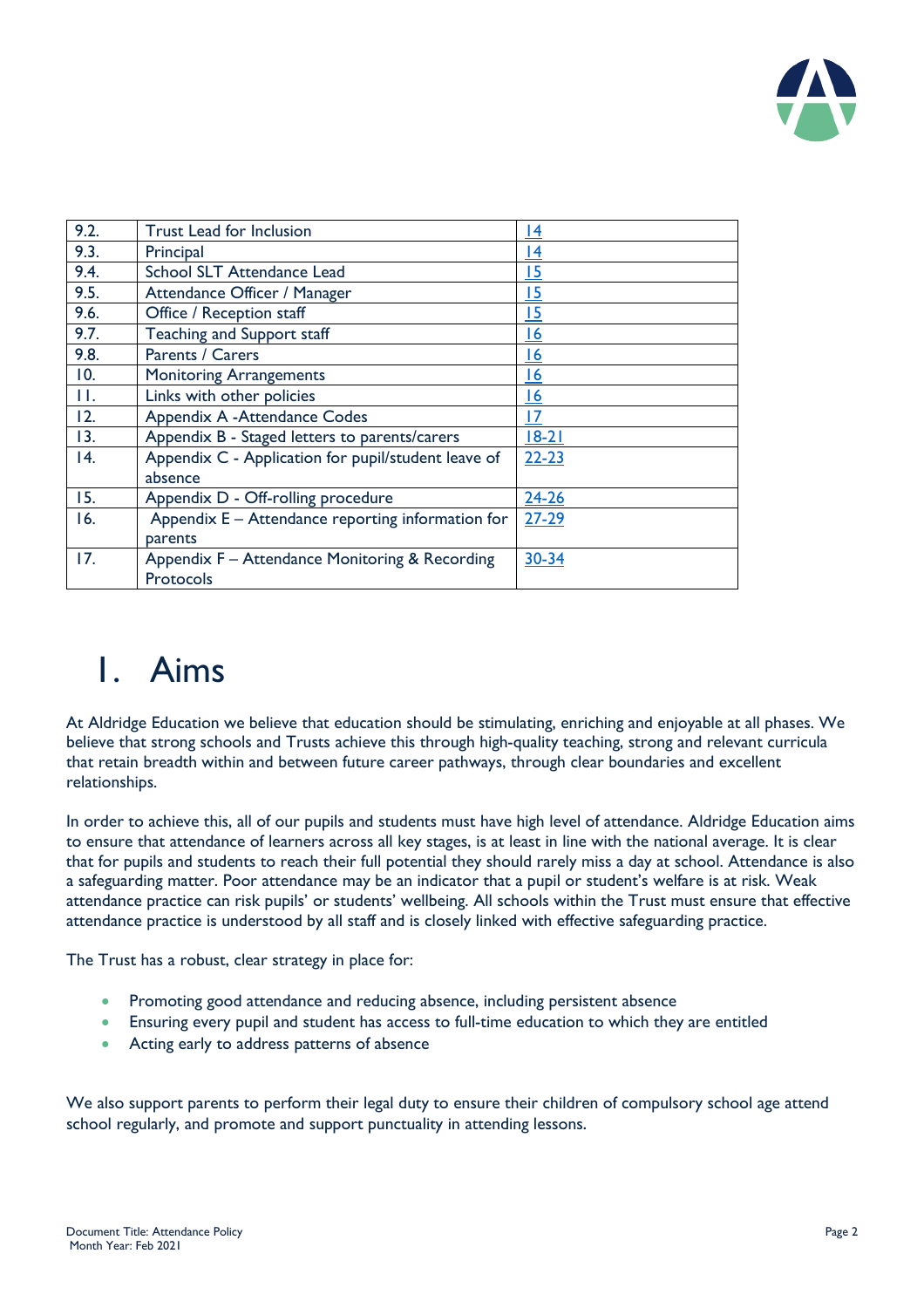

### <span id="page-3-0"></span>2. Legislation and guidance

This policy meets the requirements of [the school attendance guidance](https://www.gov.uk/government/publications/school-attendance) from the Department for Education (DfE), and refers to the DfE's statutory guidance on [school attendance parental responsibility measures.](https://www.gov.uk/government/publications/parental-responsibility-measures-for-behaviour-and-attendance) These documents are drawn from the following legislation setting out the legal powers and duties that govern school attendance:

[The Education Act 1996](https://www.legislation.gov.uk/ukpga/1996/56/part/VI/chapter/II)  [The Education Act 2002](http://www.legislation.gov.uk/ukpga/2002/32/part/3/chapter/3)  [The Education and Inspections Act 2006](http://www.legislation.gov.uk/ukpga/2006/40/part/7/chapter/2/crossheading/school-attendance)  [The Education \(Pupil Registration\) \(England\) Regulations 2006](http://www.legislation.gov.uk/uksi/2006/1751/contents/made)  [The Education \(Pupil Registration\) \(England\) \(Amendment\) Regulations 2010](http://www.legislation.gov.uk/uksi/2010/1725/contents/made)  [The Education \(Pupil Registration\) \(England\) \(Amendment\) Regulations 2011](http://www.legislation.gov.uk/uksi/2011/1625/contents/made) [The Education \(Pupil Registration\) \(England\) \(Amendment\) Regulations 2013](http://www.legislation.gov.uk/uksi/2013/756/contents/made)  The Education (Pupil Registration) [\(England\) \(Amendment\) Regulations 2016](http://www.legislation.gov.uk/uksi/2016/792/contents/made) [The Education \(Penalty Notices\) \(England\) \(Amendment\) Regulations 2013](http://www.legislation.gov.uk/uksi/2013/757/contents/made) 

#### **Covid-19 guidance, from September 2020:**

[https://www.gov.uk/government/publications/actions-for-schools-during-the-coronavirus-outbreak/guidance-for](https://www.gov.uk/government/publications/actions-for-schools-during-the-coronavirus-outbreak/guidance-for-full-opening-schools#section-3-curriculum-behaviour-and-pastoral-support)[full-opening-schools - section-3-curriculum-behaviour-and-pastoral-support](https://www.gov.uk/government/publications/actions-for-schools-during-the-coronavirus-outbreak/guidance-for-full-opening-schools#section-3-curriculum-behaviour-and-pastoral-support)

This policy also refers to the DfE's guidance on the school census, which explains the persistent absence threshold.

The school will always work with the local authority if legal proceedings have to be evoked on a parent/carer. This will be led by Janet Taylor with support from Ismail Adam.

### <span id="page-3-1"></span>3. School procedures

### <span id="page-3-2"></span>3.1 Attendance registers

By law, all schools are required to keep an attendance register, and all students must be placed on this register. Pupils and students are expected to arrive at school by 8.45am.

The attendance register for the morning will be taken at 8.45am of each school day and again in the afternoon. It will mark whether every student is:

- Present
- Attending an approved off-site educational activity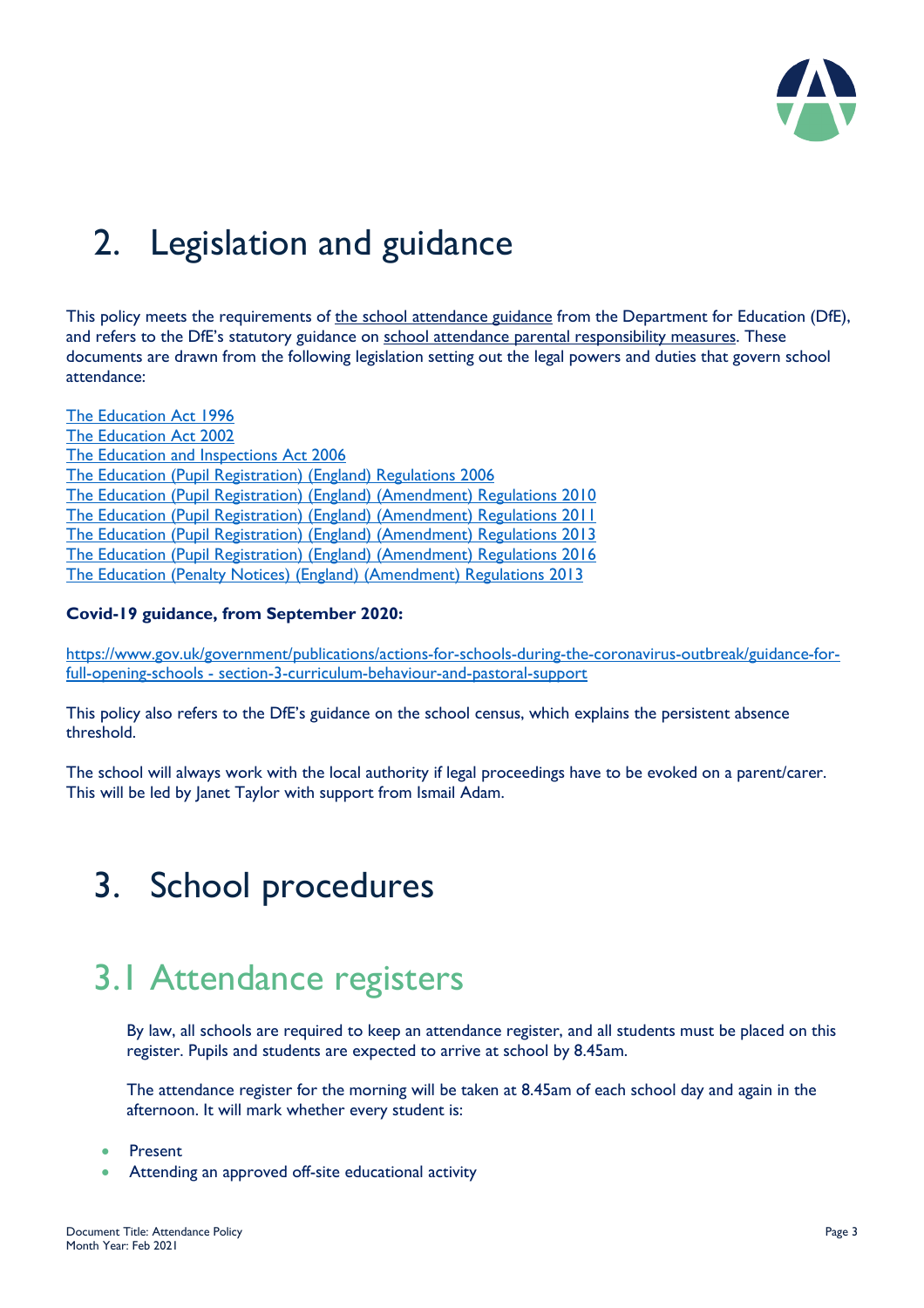

- Absent
- Unable to attend due to exceptional circumstances

Any amendment to the attendance register will include:

- The original entry
- The amended entry
- The reason for the amendment
- The date on which the amendment was made
- The name and position of the person who made the amendment

#### **See Appendix A for the DfE attendance codes.**

Every entry in the attendance register will be preserved for 3 years after the date on which the entry was made.

### <span id="page-4-0"></span>3.2 Unplanned absence, or pupils and students unexpectedly absent

If a pupil or student is unexpectedly absent from school, all efforts will be made to assure their whereabouts and welfare as quickly as possible. Often this will be achieved via a call home but sometimes this may require a home visit that confirms the child's whereabouts. The Principal will not accept anything short of a definitive confirmation of the child's whereabouts.

The DfE guidance, 'Keeping Children Safe in Education' states*: ''Where reasonably possible, schools and colleges should hold more than one emergency contact number for each pupil or student".* This goes beyond the legal minimum and is good practice to give the school or college additional options to make contact with a responsible adult when a child missing education is also identified as a welfare and/or safeguarding concern.

Parents and carers must notify the school on the first day of an unplanned absence – for example, if their child is unable to attend due to ill health. All schools within the trust will ensure that parents are informed that notification happens in the following way:-

Parent/carer has to contact school by **8.45am** on the first day of absence

Parent/carer is to provide details for the reasons for their child's absence.

If the parent/carer's reason for their child's absence is due to them having a contagious illness, ie, diarrhoea, repeated vomiting, then the parent/carer will not be expected to call school on day 2. They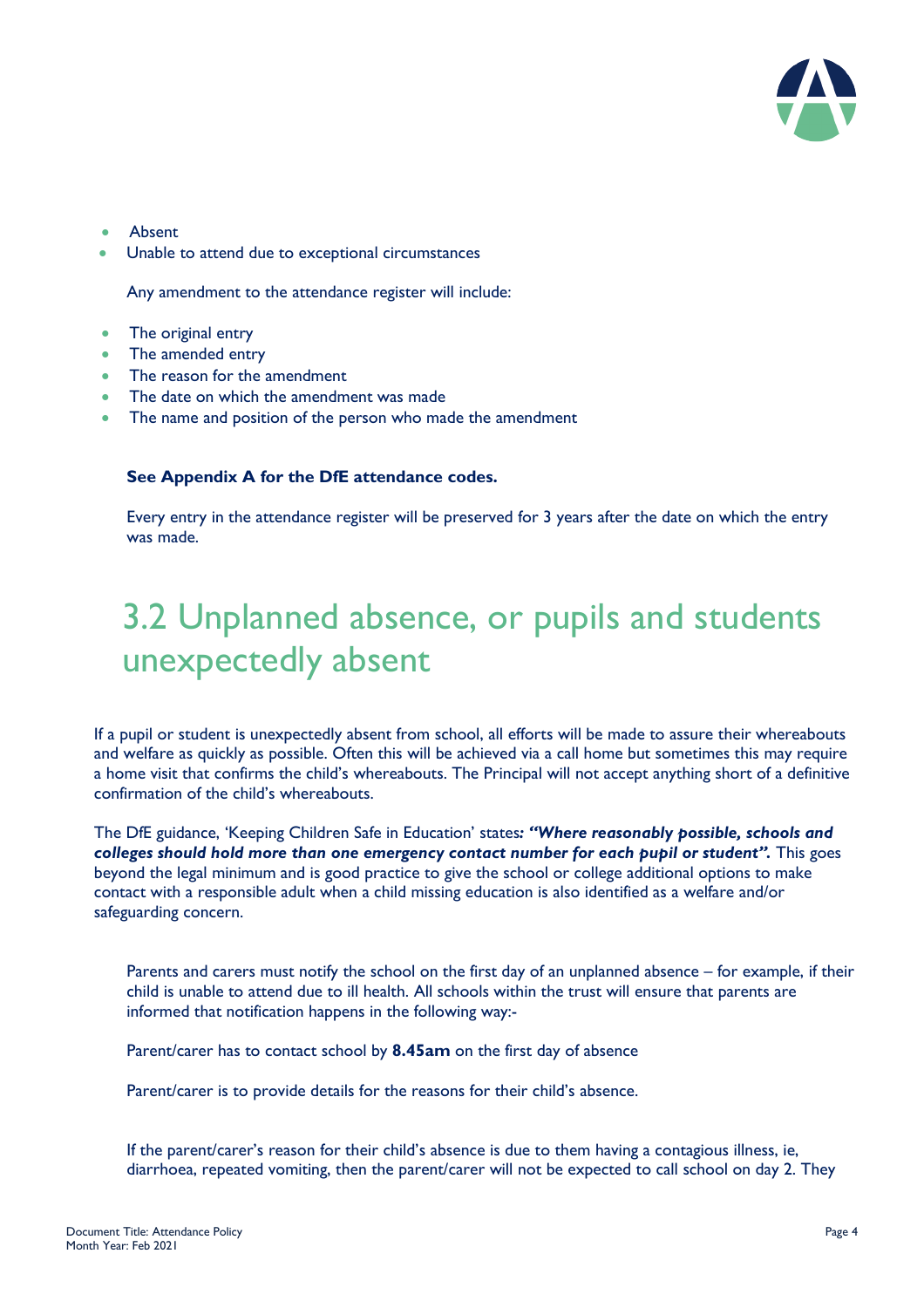

will be told to call on day 3 if their child is still going to be absent from school, and then every day thereafter. If a parent/carer discloses that their child has a GP or hospital letter which states the amount of days that they should be absent for, evidence of this will need to be provided by day 3, at which point parent/carers will not need to make daily contact for the duration of the absence.

The above process will be communicated to all parent/carers when their child joins the school, via the introductory information provided. These details will also be made available on the schools' websites. **(See Appendix E – Attendance reporting information for parents)** 

Absence due to illness will usually be authorised unless the school has a genuine concern about the authenticity of the illness. The school may ask parents to provide medical evidence, such as a doctor's note, prescription, appointment card or other appropriate form of evidence and will not ask for medical evidence unnecessarily. If the school is not satisfied about the authenticity of the illness, they will make the decision as to whether the absence will be recorded as unauthorised and parents will be notified of this.

### <span id="page-5-0"></span>3.3 Medical or dental appointments

Missing registration for a medical or dental appointment can be counted as an authorised absence. Advance notice is required for authorising these absences, and the final decision as to whether to authorise will be the Principal's.

We encourage parents and carers to make medical and dental appointments out of school hours where possible. Where this is not possible, the pupil or student should be out of school for the minimum amount of time necessary. Parent/carers are to notify the school in the following way:

- Contact the school at least 24 hours in advance of the appointment
- Provide written evidence of the medical or dental appointment, preferably in advance but if not then upon their child returning to school

Where there are siblings who also attend the school, parent/carers will not be authorised to remove those siblings from school so that they can also attend the appointment. Children also cannot be absent for parent/carer appointments.

We also encourage parents and carers to ensure that pupils and students are in school before their appointment to be marked as attending, before they leave for a medical or dental appointment. Pupils and students are expected to catch-up with any work missed through absence, and teachers will help students achieve this.

### <span id="page-5-1"></span>3.4 Lateness and punctuality

A pupil or student who arrives late, but before the register has closed, will be marked as late, using the appropriate code. All morning registers will close 60 mins after the start of the school day.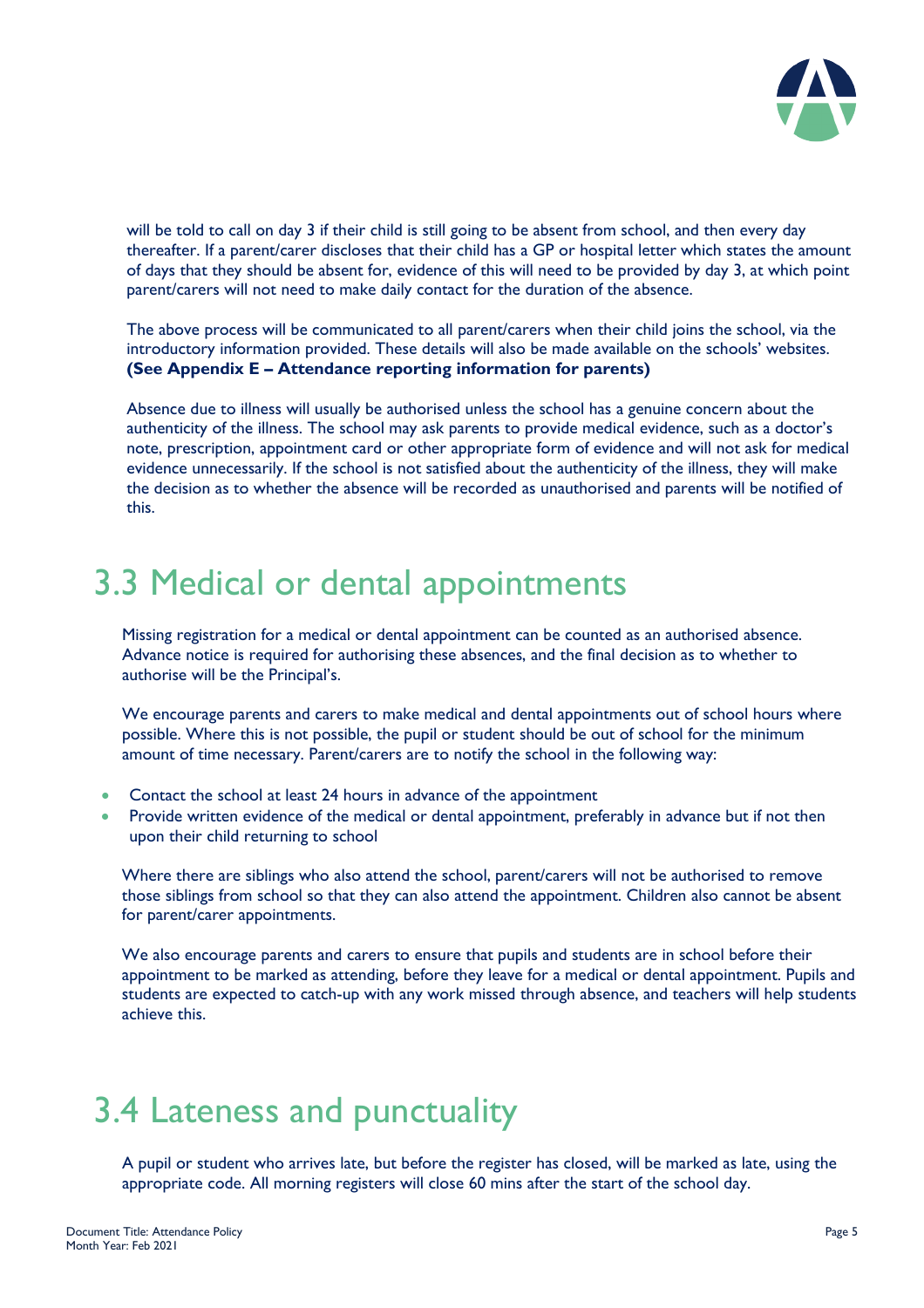

A pupil or student who arrives after the register has closed will be marked as absent, using the appropriate code.

Continued lateness to school can have an impact on a pupil/students ability as they are having a disrupted start to the day. All schools with the Trust will have interventions in place to help support pupils, students, and their families with punctuality. This may include:

- Breakfast Club
- Punctuality reports
- Teacher 'meet & greet' before the start of lessons
- Morning activity clubs
- Updates to parents/carers on individual and whole class/year group punctuality
- School staff on duty before the start of the school day outside key 'hot spots', ie, local shops, tram/bus stops
- Allocating key responsibilities and/or tasks to students that can only be done before the start of the school day
- Providing a free breakfast

### <span id="page-6-0"></span>3.5 Following up absences

School's will follow up any absences to ascertain the reason, ensure proper safeguarding action is taken where necessary, identify whether the absence is approved or not and identify the correct attendance code to use.

All schools within the Trust will follow up absences in the following way:

Parent/carer(s) are called on the **first day of absence** – if no contact is made with the primary contact then this should include anyone with parental responsibility and those named as Emergency Contacts – even if they do not live with the pupil or student. If no contact is made, then messages are left to inform all contacts that a home visit will be carried out on day 2 if the pupil or student has not returned to school. **Details of the call home and to any other contacts to be recorded on SIMS on the same day. If there are concerns about the pupil or student then information is also to be logged on CPOMS.**

**On day 2 of absence** parent/carer(s) are called including anyone with parental responsibility and those named as Emergency Contacts – even if they do not live with the pupil or student. If no contact is made then **a home visit is carried out that day for those students identified as being the most vulnerable or at risk;** where possible this should include speaking to neighbours. The priority for these visits should be for those pupils or students who have been identified by the school as requiring immediate intervention.

If the pupil or student does not live with both parents, but both are named as contacts, then where possible a home visit should also be conducted at the second parent's address if no contact is made at the primary address. If parent/carer(s) aren't spoken to then a card or letter is left at the addresses visited, informing them of the visit, asking them to contact the school and informing them that if no contact is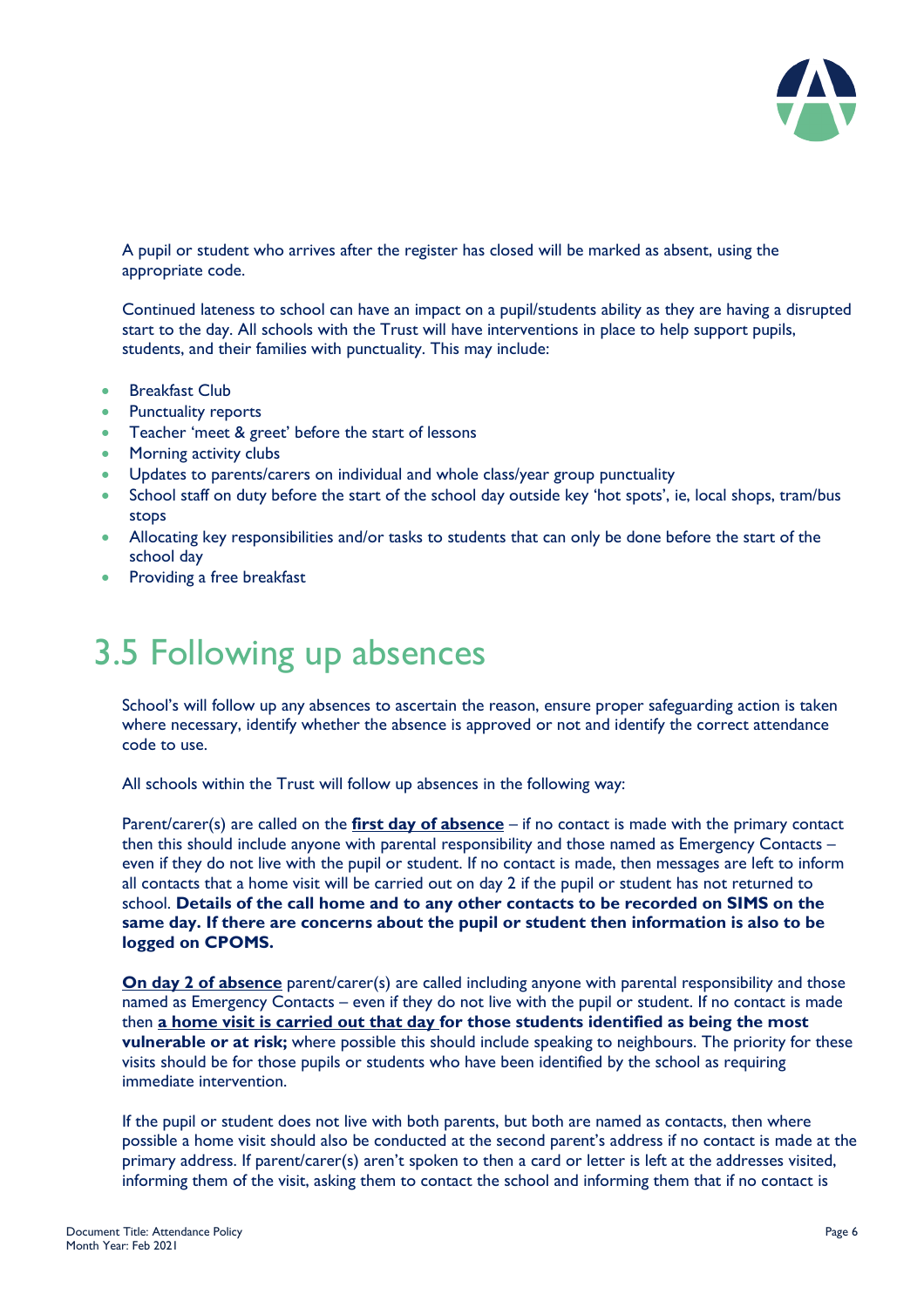

made then another home visit will take place the following day. Information should include the name of the person to contact at school. **Details of the home visit, call home, and to any other contacts to be recorded on SIMS on the same day.**

**On day 3 of absence** parent/carer(s) are called including anyone with parental responsibility and those named as Emergency Contacts – even if they do not live with the pupil or student. If no contact made then **a home visit is carried out that day;** where possible this should include speaking to neighbours.

If the pupil or student does not live with both parents, but both are named as contacts, then where possible a home visit should also be conducted at the second parent's address if no contact is made at the primary address. If parent/carer(s) aren't spoken to then a card or letter is left at the addresses visited, informing them of the visit, asking them to contact the school & informing them that if no contact is made then another home visit will take place the following day. Information should include the name of the person to contact at school.

Designated Safeguarding Lead (DSL) to make ensure a referral to children's social care to report the pupil/student as a CME. Primary parent/carer(s) to be informed that a referral as now been made. **On day 3 of absence, a CPOMS incident needs to be created for the student, detailing the actions from days 1 – 3, and any updates.**

**On day 4 and 5 of absence** the steps followed for day 2 to be repeated and all **details to be recorded on CPOMS as an 'Action' under the initial Incident created on day 3 of absence.**

**By day 6,** the steps followed for day 2 to be repeated. If no contact has been made with the parent/carer, nor the Emergency Contact(s), DSL to contact children's social care for an update on the referral made on day 3 and to inform them that the pupil/student has still not returned to school. **Details to be recorded on CPOMS as an 'Action' under the initial Incident created on day 3 of absence.**

**On day 7 of absence** the steps followed for day 2 to be repeated. Parent/carer(s) are called including anyone with parental responsibility and those named as Emergency Contacts – even if they do not live with the pupil or student. If no contact is made then **a home visit is carried out that day**; where possible this should include speaking to neighbours.

If the pupil or student does not live with both parents, but both are named as contacts, then where possible a home visit should also be conducted at the second parent's address if no contact is made at the primary address. If parent/carer(s) aren't spoken to then a card or letter is left at the addresses visited, informing them of the visit, asking them to contact the school & informing them that if no contact is made then another home visit will take place the following day and that if no contact is made then the school will contact the local authority to report the student as a Child Missing from Education (CME); information should include the name of the person to contact at school. **Details to be recorded on CPOMS as an 'Action' under the initial Incident created on day 3 of absence.**

**On day 8 of absence** the steps followed for day 2 & 6 to be repeated. **Details to be recorded on CPOMS as an 'Action' under the initial Incident created on day 3 of absence.**

**On day 9 of absence** if there has still been no contact made by parent/carer(s) or Emergency Contacts, they are informed by phone and letter that the student is being referred to the local authority as a CME. Where a student does not live with both parents, but they are both named as contacts, the second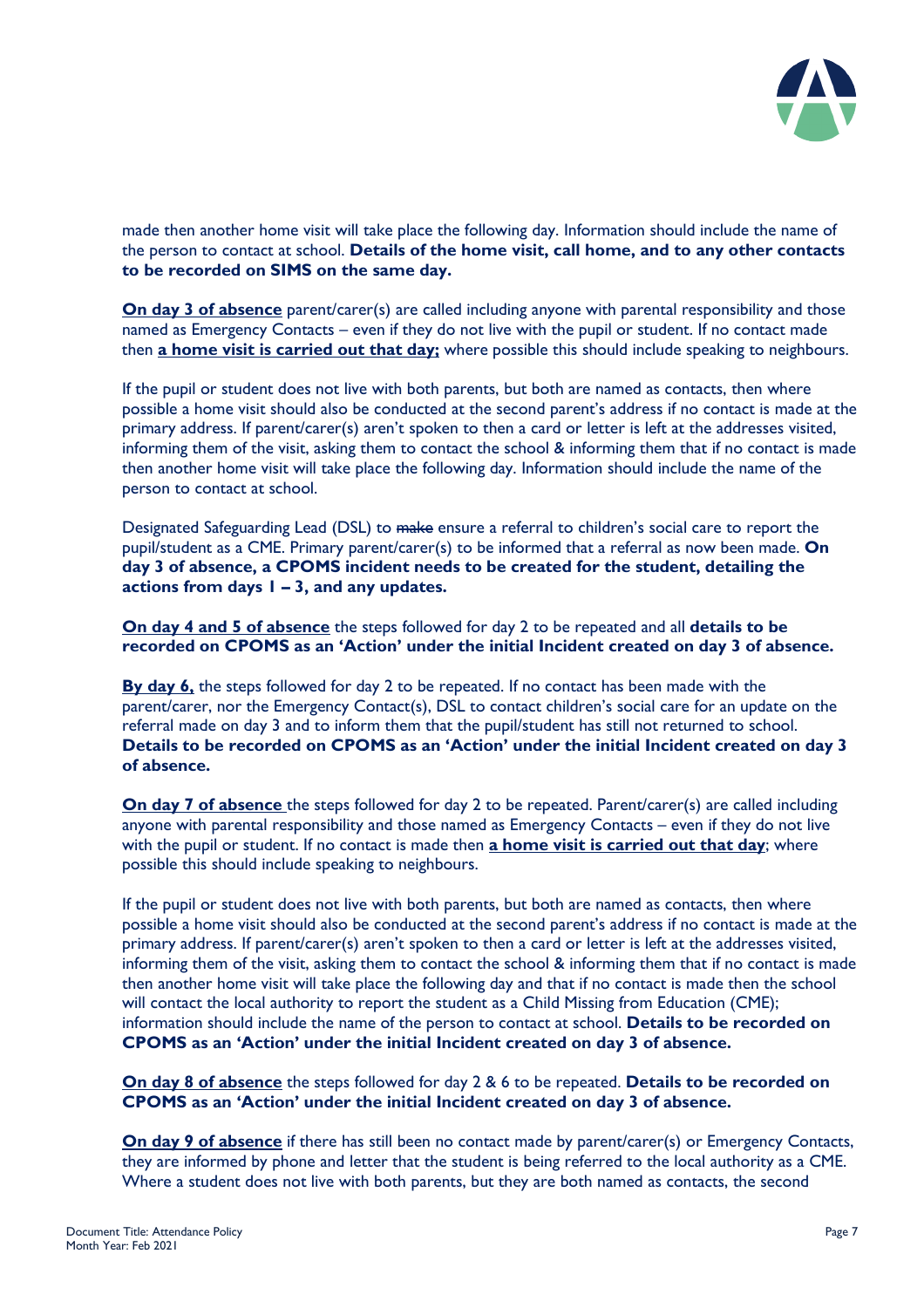

parent is also to be contacted and informed of the actions to be taken. A home visit to be carried out to deliver the letter by hand. **Details of the call and letter to be recorded on CPOMS as an 'Action' under the initial Incident created on day 4 of absence.**

**On day 10 of absence** if there has still been no contact made to parent/carer(s), a referral is to be made to the local authority to report the student as a CME.

### <span id="page-8-0"></span>3.6 Reporting to parents and carers

Schools will report pupil and student attendance and punctuality to parents and carers at least once each academic year. This is typically included within the students' annual report.

### <span id="page-8-1"></span>3.7 Monitoring attendance during Covid-19

During the Covid-19 pandemic, attendance will be monitored in line with the government's guidance, which is detailed through the link in section 2.

### <span id="page-8-2"></span>4. Authorised and Un-authorised absence

### <span id="page-8-3"></span>4.1 Granting approval for term time absence

The Principal (or Executive and Lead Principal) will not grant any leave of absence to pupils or students during term time unless they consider there to be 'exceptional circumstances'.

These include the following:

- acute family trauma
- terminal illness or death of a family member
- if a family member serves in the Armed Forces Service personnel returning from a tour of duty abroad where it is evidenced the individual will not be in receipt of any leave in the near future that coincides with school holidays
- following advice from a health professional
- out of school programme such as music, arts, sport operating at a high standard of achievement

The Principal considers each application for term-time absence individually, taking into account the specific facts, circumstances and relevant context behind the request. A leave of absence will be granted entirely at the Principal's discretion. Valid reasons for authorised absence may include:

• Illness and medical/dental appointments – as explained in sections 3.2 and 3.3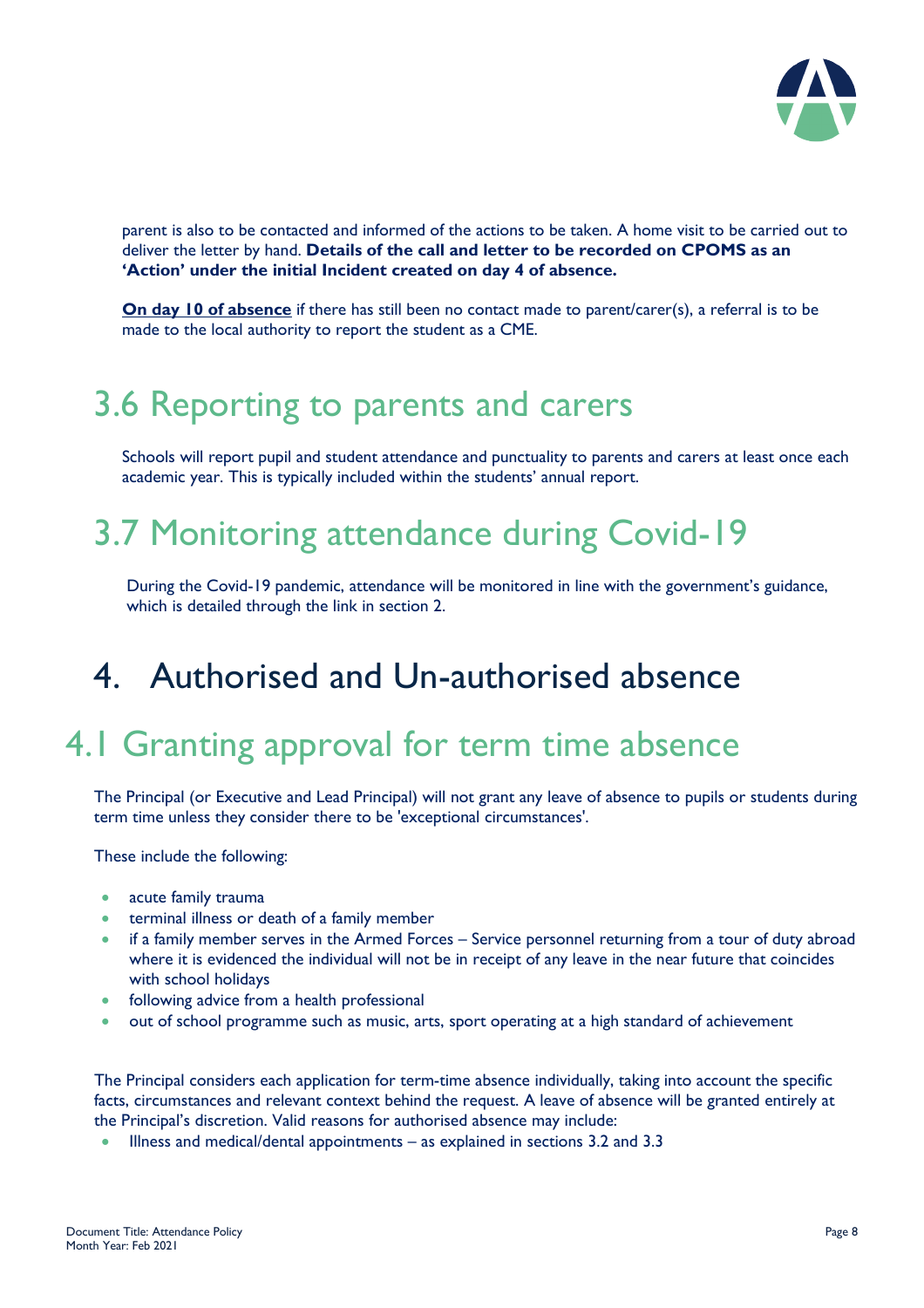

- Religious observance where the day is exclusively set apart for religious observance by the religious body to which the student's parent/carer belongs. If necessary, the school will seek advice from the parent/carer's religious body to confirm whether the day is set apart
- Traveller students travelling for occupational purposes this covers Roma, English and Welsh Gypsies, Irish and Scottish Travellers, Showmen (fairground people), and Circus people, Bargees (occupational boat dwellers) and New Travellers. Absence may be authorised only when a Traveller family is known to be travelling for occupational purposes and has agreed this with the school but it is not known whether the student is attending educational provision
- Part-time timetables agreed between the school and parent/carers 1

All requests for term-time absence will need to be made in writing by the parent/carer**. (Appendix C - Application for pupil/student leave of absence)** will then need to be completed, and signed off by the Principal.

### <span id="page-9-0"></span>4.2 Legal sanctions

There are two options:

- 1. A Penalty Notice
- 2. Prosecution Penalty Notice

The school can apply for a fine through the local authority for parents and carers for the unauthorised absence of their child from school, where the child is of compulsory school age. If issued with a penalty notice, parents must pay £60 within 21 days or £120 within 28 days. The payment must be made directly to the local authority.

The decision on whether or not to apply for a penalty notice ultimately rests with the Principal, following the local authority's code of conduct for issuing penalty notices, however the local authority makes the decision as to whether a fine will be issued. They will make a decision by taking the following into account:

- A number of unauthorised absences occurring within a rolling academic year
- One-off instances of irregular attendance, such as holidays taken in term time without permission
- Where an excluded pupil is found in a public place during school hours without a justifiable reason

If the payment has not been made after 28 days, the local authority can decide whether to prosecute the parent or withdraw the notice.

<sup>1</sup> These will be time specific with clear expectations of the school and parent/carer(s) roles and responsibilities to ensure that the student is safe when not in school. If there are concerns that they are at risk of harm then referrals will be made to children's social care and the arrangement will cease. All part time timetables will be reviewed every 6 weeks and only extended if it is in the best interests of the student. Pupils and students will only have attendance recorded for when they are in school. **Prosecution** 

Prosecution could lead to fines up to £2500 and /or 3 months imprisonment. See DfE's statutory guidance on [School attendance parental responsibility measures](https://www.gov.uk/government/publications/parental-responsibility-measures-for-behaviour-and-attendance) for more information.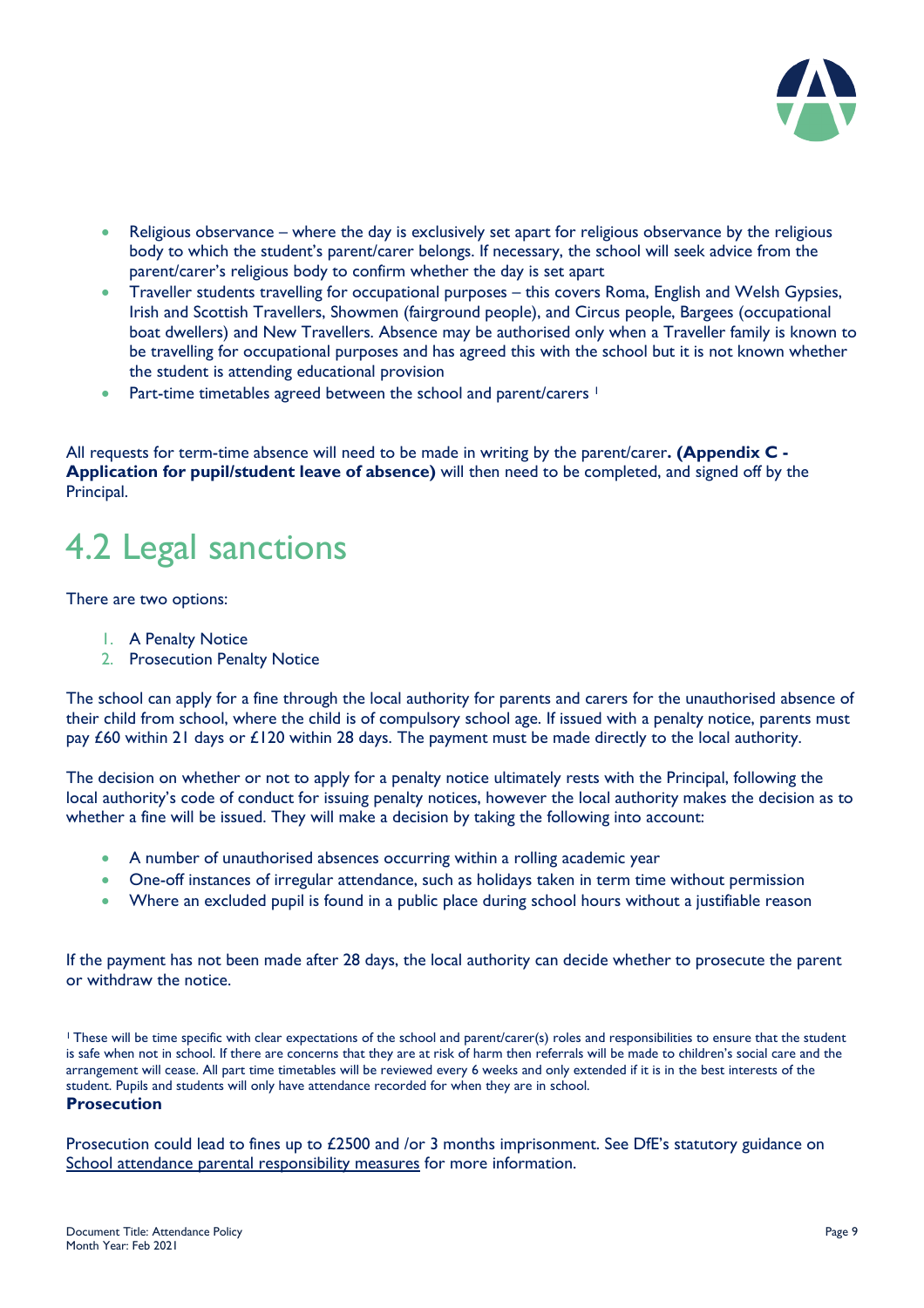

### <span id="page-10-0"></span>5. Strategies for promoting attendance

**DARWEN VALE HIGH SCHOOL** has a clear strategy to promote attendance which includes rewards, sanctions, assemblies, and meetings with parents and carers - details of which are covered within this policy.

The table below shows the impact absence has on learning:

| <b>Attendance Percentage</b> | Learning days lost per academic year |
|------------------------------|--------------------------------------|
| 98%                          |                                      |
| 95%                          |                                      |
| 90%                          | Q                                    |
| 85%                          | 29                                   |
| 80%                          | 38                                   |
| 75%                          | 48                                   |

### <span id="page-10-1"></span>5.1 Rewards

The school will ensure that there are appropriate rewards in place to ensure that good and excellent attendance is acknowledged. All schools within the Trust will have reward systems in place to help support pupils, students, and their families with good, excellent and improved attendance. This may include:

- **Early lunch allocations**
- Reward assemblies
- School trips
- Raffle prizes
- Termly and yearly prizes
- Class or tutor group prizes
- Class or tutor group rewards, ie, weekly breakfasts, monetary reward
- Points System
- Certificates half termly, termly and yearly
- Recognition of individual and group attendance in home/school communications
- Reward afternoons
- Rewards for parents, ie, food/retail vouchers

### <span id="page-10-2"></span>6. Attendance monitoring

The school will monitor pupil and student absence on a daily basis, scrutinising patterns on a weekly basis using best practice approaches to promote attendance. However, where attendance is not yet in line with the national average then SLT and staff will scrutinise attendance each day.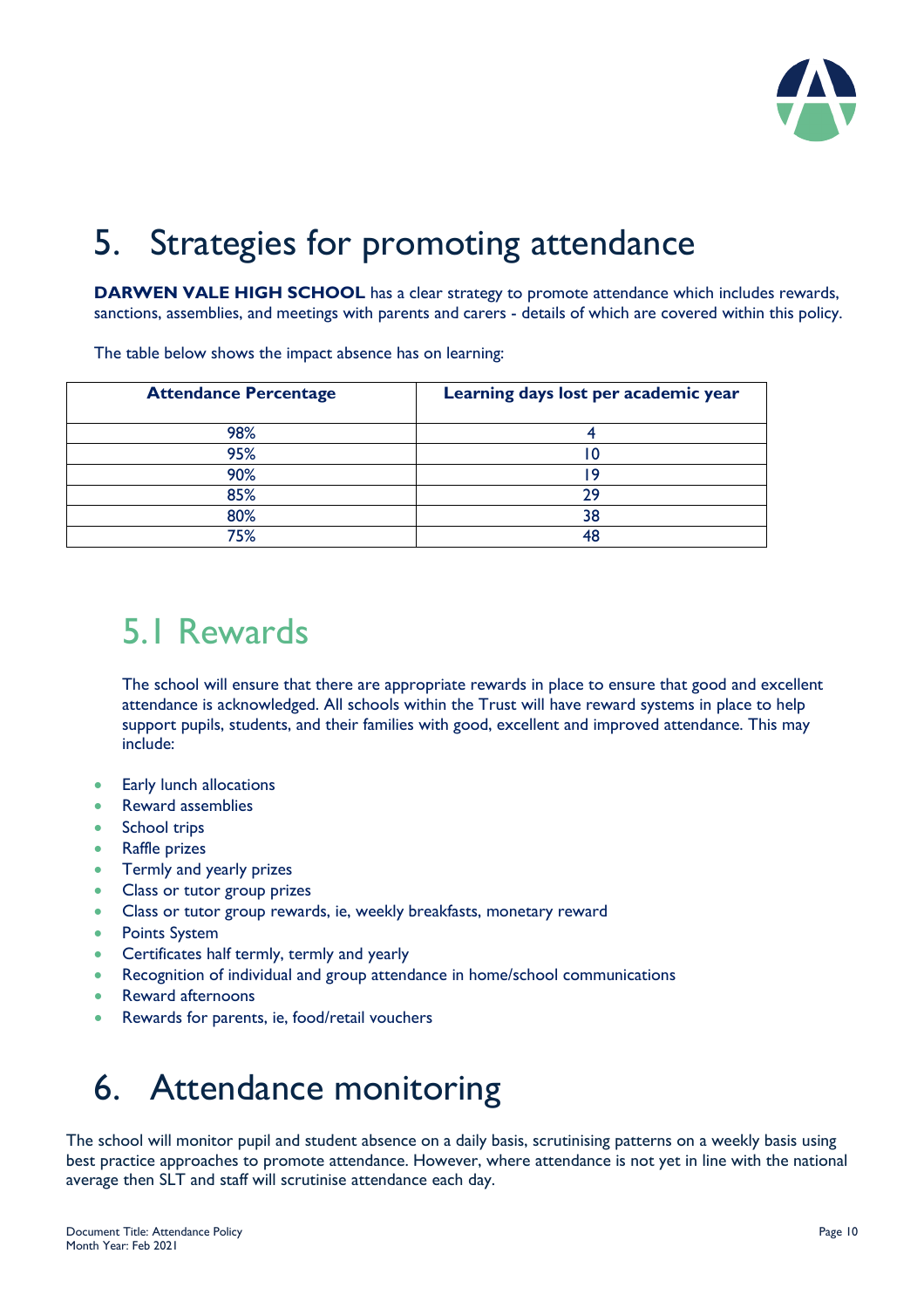

All schools within the Trust will use **(Appendix F - Attendance Monitoring & Recording Protocol)** to monitor and record attendance.

Analysis of attendance data will include data for each group (e.g. gender, SEND, Disadvantaged, Others, EAL, ethnic groups), year group, sub groups within each year group (where this is statistically useful).

Particular weeks of the academic year will be analysed as well to identify sources of poor attendance (e.g. days close to periods of holidays or days of religious celebrations). The Senior Leadership Team (SLT) will implement systems to reduce the impact of regular low points of attendance during the academic year. These could include rewards, alterations to term dates and targeted use of staff training days, and will be in line with the school's protocols in place in which to follow up on absences.

Pupil or student-level absence data is regularly shared with the CEO and Inclusion Trust Lead**.** 

Schools whose attendance is below the previous year's national average for the phase will have their attendance monitored weekly by the Inclusion Trust Lead.

The Trust has the ability to monitor academy attendance nationally through its data management systems and the CEO and Inclusion Trust Lead will regularly discuss academy attendance data through the Trust's line management structure.

### <span id="page-11-0"></span>7. Children at risk of missing education

All schools in the Trust will inform their local authority (LA) of any pupil or student who fails to attend school regularly, or has been absent without the school's permission for a continuous period of 10 days or more. As this could be a safeguarding issue, the senior leadership team (SLT) should ensure that regular follow up contact is made with the LA if the whereabouts of the student is not known or communicated to the school.

If a vulnerable student cannot be contacted on the first day of absence, a home visit should be completed on day two and three of absence; this should happen on day four and five for a non-vulnerable student. This should continue until the information has been secured. SLT should follow the guidance issued by the Department for Education:

<https://www.gov.uk/government/publications/children-missing-education>

### <span id="page-11-1"></span>7.1 Pupils / students at alternative provision

All Darwen Vale High School pupils and students who attend an alternative provision remain the responsibility of THE SCHOOL as the referring school, and will be recorded as dual-registered. The attendance of pupils and students who have been placed in an alternative provision will be monitored daily, and school will contact the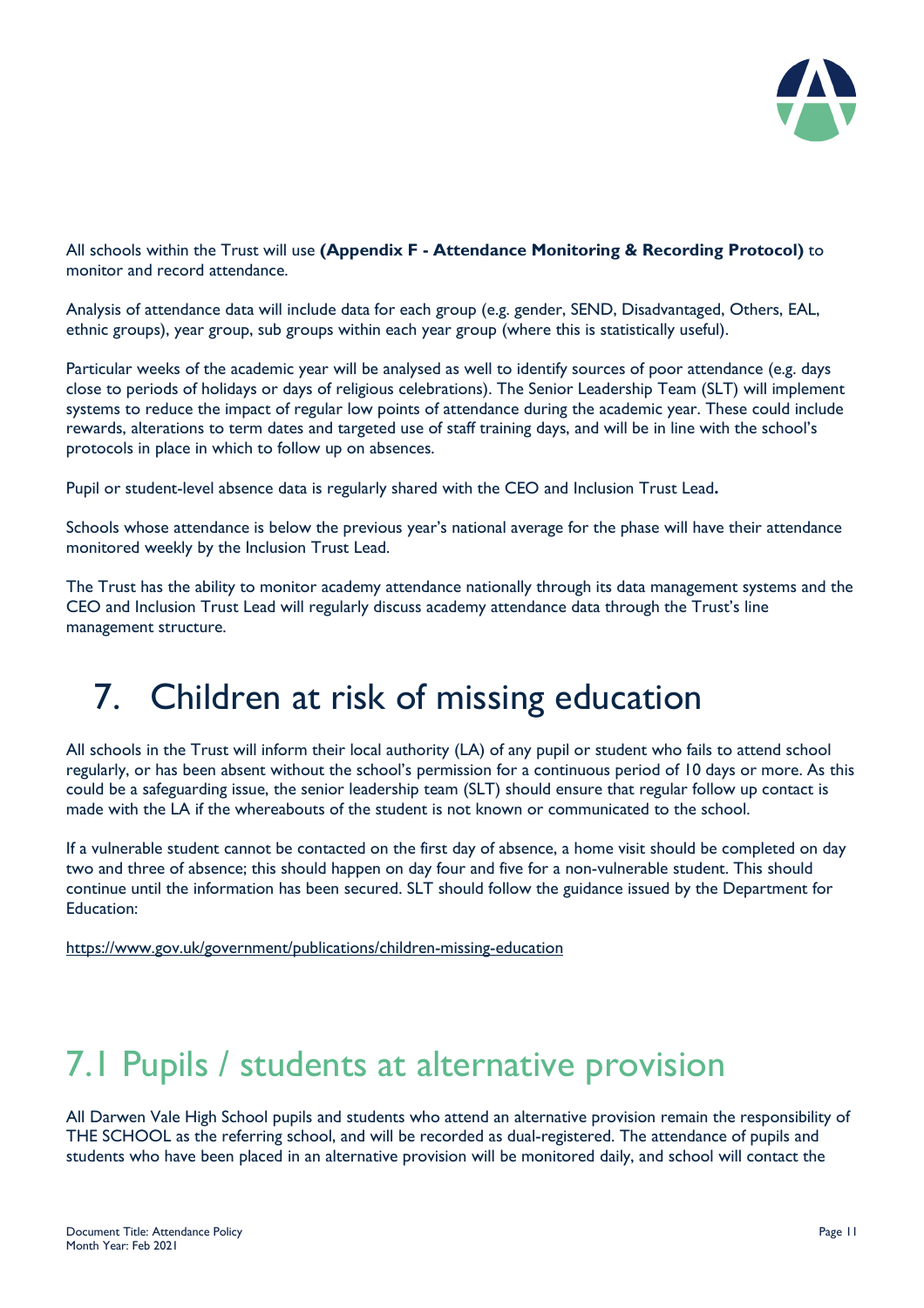

alternative provision by **10am** to ensure that the pupil/student has arrived on site. Where necessary, sanctions will be applied to parents if their child does not attend the provision.

Unauthorised absence from a provision will be followed up by the school (in line with section 3.5), in conjunction with the provision, and if the pupil or student cannot be contacted on the first day of absence, a home visit will be completed – either by the provision or the school.

If the pupil or student is known to children's social care, the DSL will be informed by the school's Attendance Manager/Officer as soon as their absence has been confirmed from the provision. The DSL will then contact the allocated social worker to inform them of the absence.

### <span id="page-12-0"></span>8. Removing pupils/students from the school roll

The Trust believes that a great education empowers our children and young people because it offers them genuine choice for their future decisions. We believe that it allows our students to understand the value of education and learning throughout their lives. We have zero tolerance of the practice of removing a child from a school's roll in order to appear to improve the school's performance data.

Whilst Aldridge Education recognises a parents' right to home educate their child, the Trust believes that the majority of students are better served in mainstream schooling. When a parent informs the school of their wishes for elected home-schooling arrangements, we will always strive to understand, and where possible remedy, the reasons for this decision so as to enable us to retain each pupil/student within a mainstream setting.

The Senior Leadership Team (SLT) must ensure that detailed records are kept for students who stop attending the academy and are removed from the roll/admissions register. Details must include:

- pupil / student's name
- pupil / student's date of birth
- date of entry to the school
- year group at entry to the school
- URN / UPN / ULN number
- the pupil / student's reason for leaving
- details of new school/educational establishment
- confirmation arrival date from new school / educational establishment
- date removed from roll
- date pupil / student files sent to new school / educational establishment
- date CME referral sent (if applicable)
- confirmation of whether the student is still on roll
- date local authority confirmed student could be removed from roll <sup>2</sup>

The Principal **will seek** to meet with the pupil / student and their family, if removing them from roll is likely to take place. **If this isn't possible then this meeting should take place with the SLT Attendance Lead.** This is in order to ensure that an effective level of support has been offered to the student and family as well as ensuring that the destination of the pupil / student is known.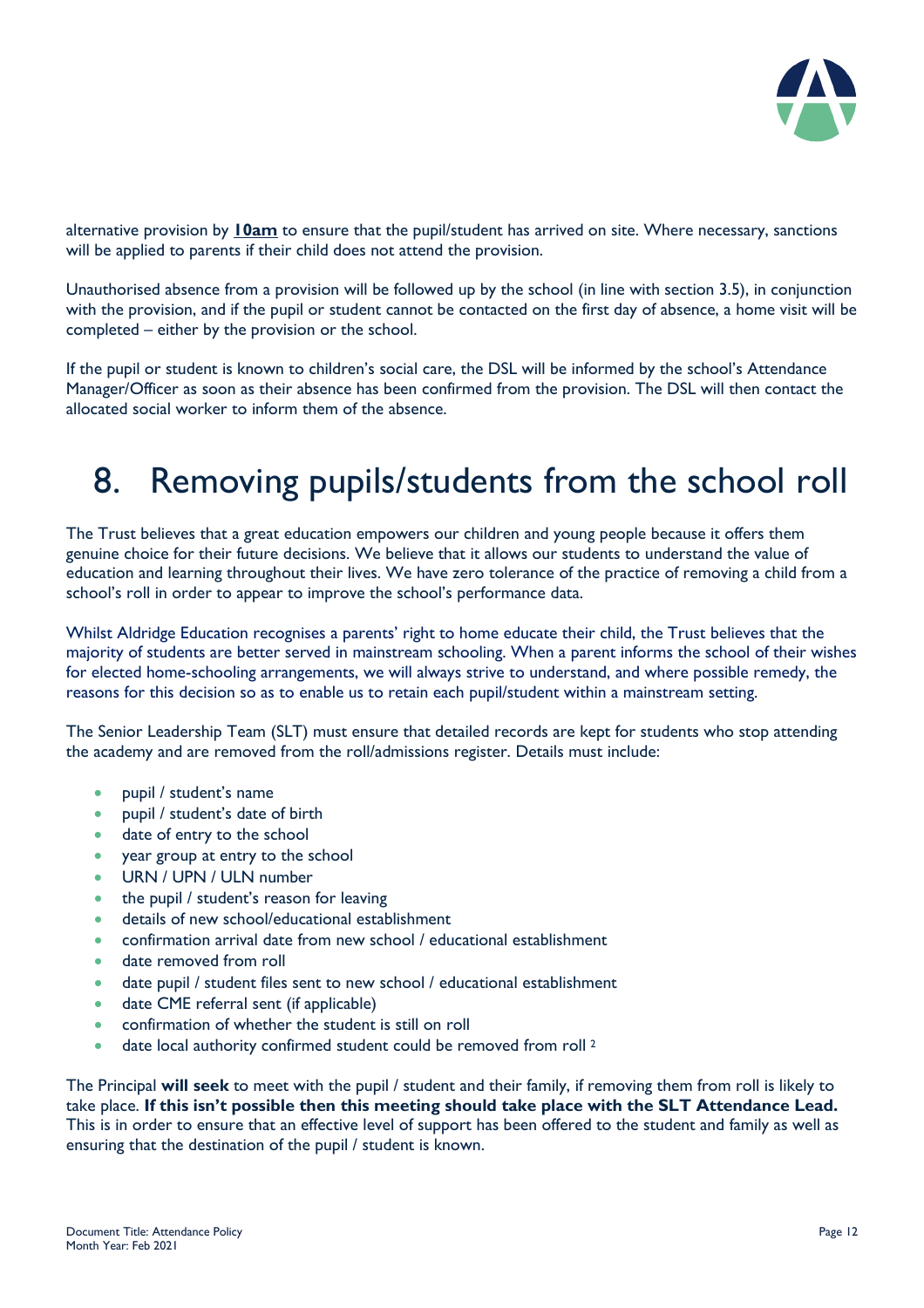

The Principal will ensure that pupils / students are only removed from the school's roll/admissions register if one or more of the criteria (defined by The Education (Pupil Registration) (England) Regulations 2006; paragraph 8) are met and as described in the Department for Education's guidance:

<https://www.gov.uk/government/publications/school-attendance>

The Principal will inform the Inclusion Trust Lead, and follow the local authority's procedures for removing a pupil / student from roll, which will always involve officially notifying the local authority of the reasoning and intention to do so.

On receipt of written notification to home educate, the Principal will write formally to the parent, encouraging them to reconsider this decision. If they refuse to do so, the Principal will inform the Inclusion Trust Lead, as well as the student's Local Authority that the student is to be deleted from the admission register. **(Appendix D – Procedure for removing a pupil/student from the school roll)** will be used to record and monitor off rolling.

### <span id="page-13-0"></span>9. Roles and responsibilities

### <span id="page-13-1"></span>9.1 CEO

The Chief Executive Officer will present an annual report on attendance to the Trustees, and ensure any feedback is implemented. She will also raise specific attendance concerns with the trustees, as and when they arise.

### <span id="page-13-2"></span>9.2 Trust Lead for Inclusion

The Trust Lead for Inclusion is responsible for monitoring attendance figures for the whole school on a regular basis, but no less than each half term. This will be weekly if attendance falls below the national average. The Trust Lead for Inclusion will monitor the implementation of this policy at each school and advise as relevant on failure to uphold it. The Inclusion Trust Lead provides support and challenge for schools around attendance.

**If the local authority have not requested removal from roll, student should remain on roll until their whereabouts is located and they are known to be safe and well**

Where a pupil / student moves abroad, SLT will take all reasonable steps to assure themselves that the student is moving to another school. This is to ensure that all students are safe and in full time education as necessary.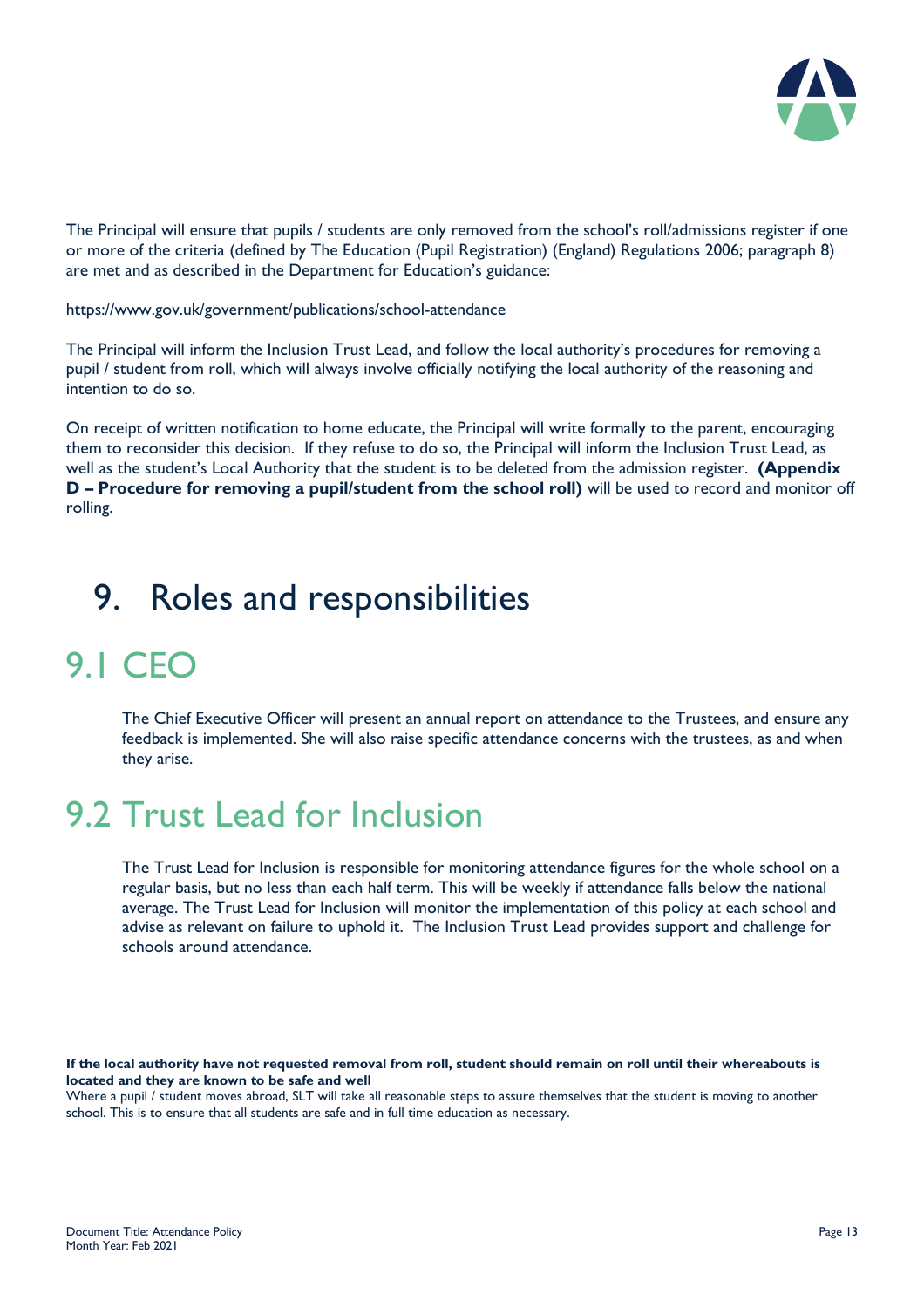

### <span id="page-14-0"></span>9.3 Principal

The Principal is responsible for setting a school-wide culture of high standards with attendance and ensuring that every staff member understands their role in driving and improving attendance within the school.

The Principal is responsible for ensuring this policy is implemented consistently across the school. This will be done through the monitoring of absence data and reporting it as required, and will include the analysis of this data to help determine the need for additional support for students whose poor attendance is impacting their learning.

The Principal will help to develop staff capacity in order for them to adopt effective attendance practice, including monitoring the attendance of individual students and issuing fixed-penalty notices, where necessary. The Principal will decide which member of SLT will fulfil the role of Attendance lead in the school

The Principal will ensure that attendance is prioritised, and adequate resources provided for those staff tasked with carrying out the operational function of the responsibility area

### <span id="page-14-1"></span>9.4 School's SLT Attendance Lead

The SLT attendance lead:

- Monitors attendance data at the school and individual student level daily
- Reports at least weekly (daily when attendance is below the national average) about attendance to the Principal and Trust Inclusion Lead (where necessary) (
- Adheres to the school's procedure for following up with families where attendance drops or is not yet high enough, working with relevant school staff and external agencies
- Recognises and understands their responsibility for attendance, and that they are accountable for ensuring that agreed interventions are followed
- Is responsible for ensuring that all staff supporting on attendance have adequate support to carry out the role
- Understands that the attendance outcome for their school lies with them

### <span id="page-14-2"></span>9.5 Attendance Officer/Manager

The Attendance Officer / Manager is responsible for the management and dissemination of attendance data across the school, and to key members of staff who play a role in monitoring student's attendance. They are the link person between the school and the local authority. They are responsible for ensuring the accurate completion of the daily attendance registers, and following up on the non-completion of lesson registers.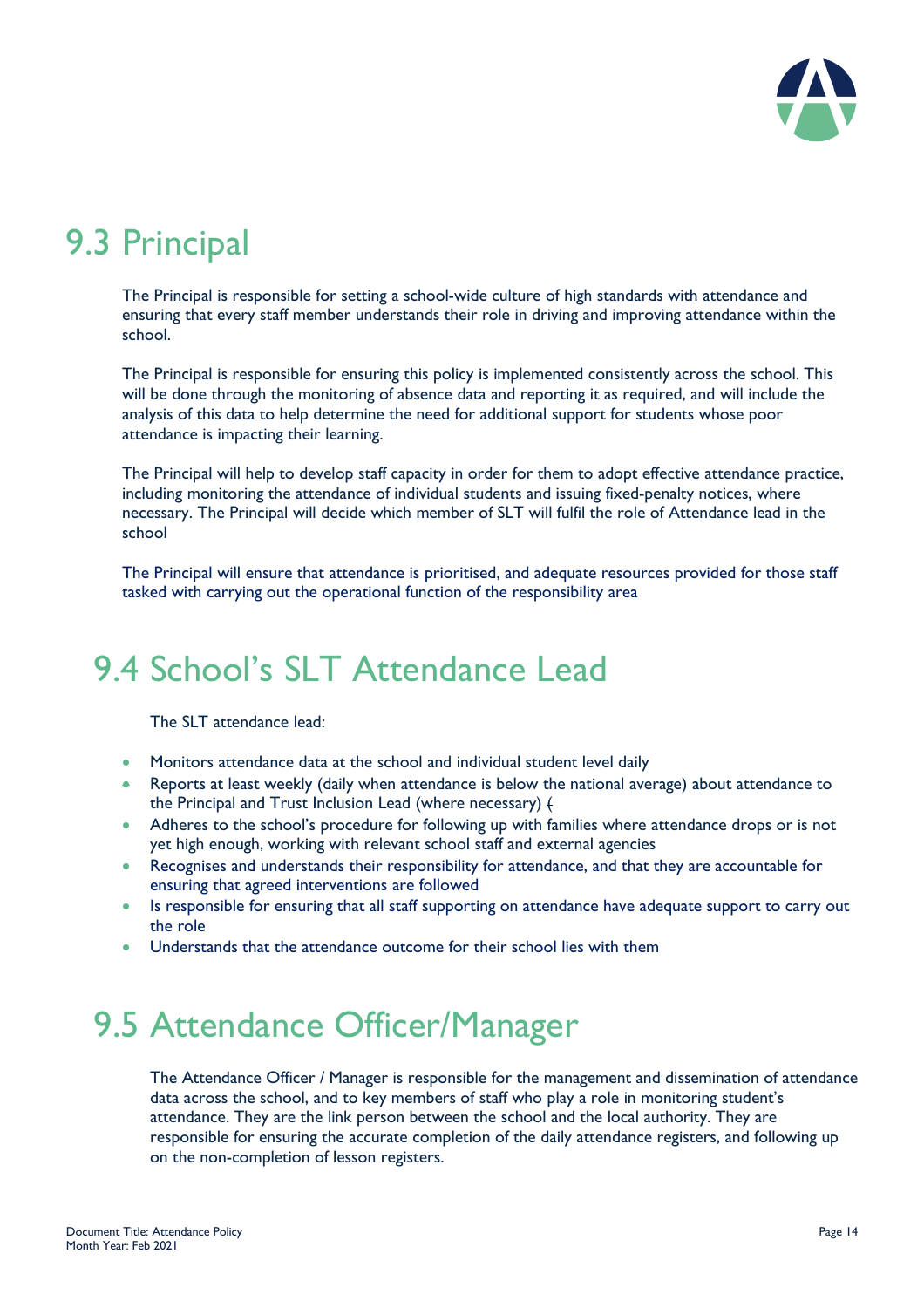

They will also engage with pupils, students and their parent/carers to ensure that attendance is tracked and monitored, and where appropriate rewards and sanctions are issued.

### <span id="page-15-0"></span>9.6 Office / Reception staff

Administrative staff are expected to take calls from parents and carers about absence and record it on the school system. They will also challenge information received via phone calls or emails if there is any doubt in its accuracy.

Any concerns identified will be reported immediately to the Attendance Manager or SLT Lead for Attendance. If a safeguarding concern is identified then an **Incident** is to be recorded on CPOMS

### <span id="page-15-1"></span>9.7 Teaching / Support staff

All staff are responsible for promoting good attendance. Class Teachers/Form Tutors/Teaching Assistants and Support staff are responsible for recording attendance accurately on a daily basis, using the correct codes, and submitting this information in the timeframe expected by the school. They will also follow up with students where there are concerns about their attendance. SLT should ensure that suitable training is in place for all staff who have to take the register – this includes agency and temporary staff.

### <span id="page-15-2"></span>9.8 Parents / Carers

Parents/carers are responsible for ensuring that children of statutory school age receive their entitlement to full-time education. Academies will work with parents to support this responsibility. Details of parent/carers responsibilities can be found within the following government guidance:

<https://www.gov.uk/government/publications/parental-responsibility-measures-for-behaviour-and-attendance>

School will always work with families to support them in improving their child/ren's attendance, especially if a need has been identified or disclosed.

### <span id="page-15-3"></span>10. Monitoring of this policy

This policy will be reviewed annually by the Trust Inclusion Lead.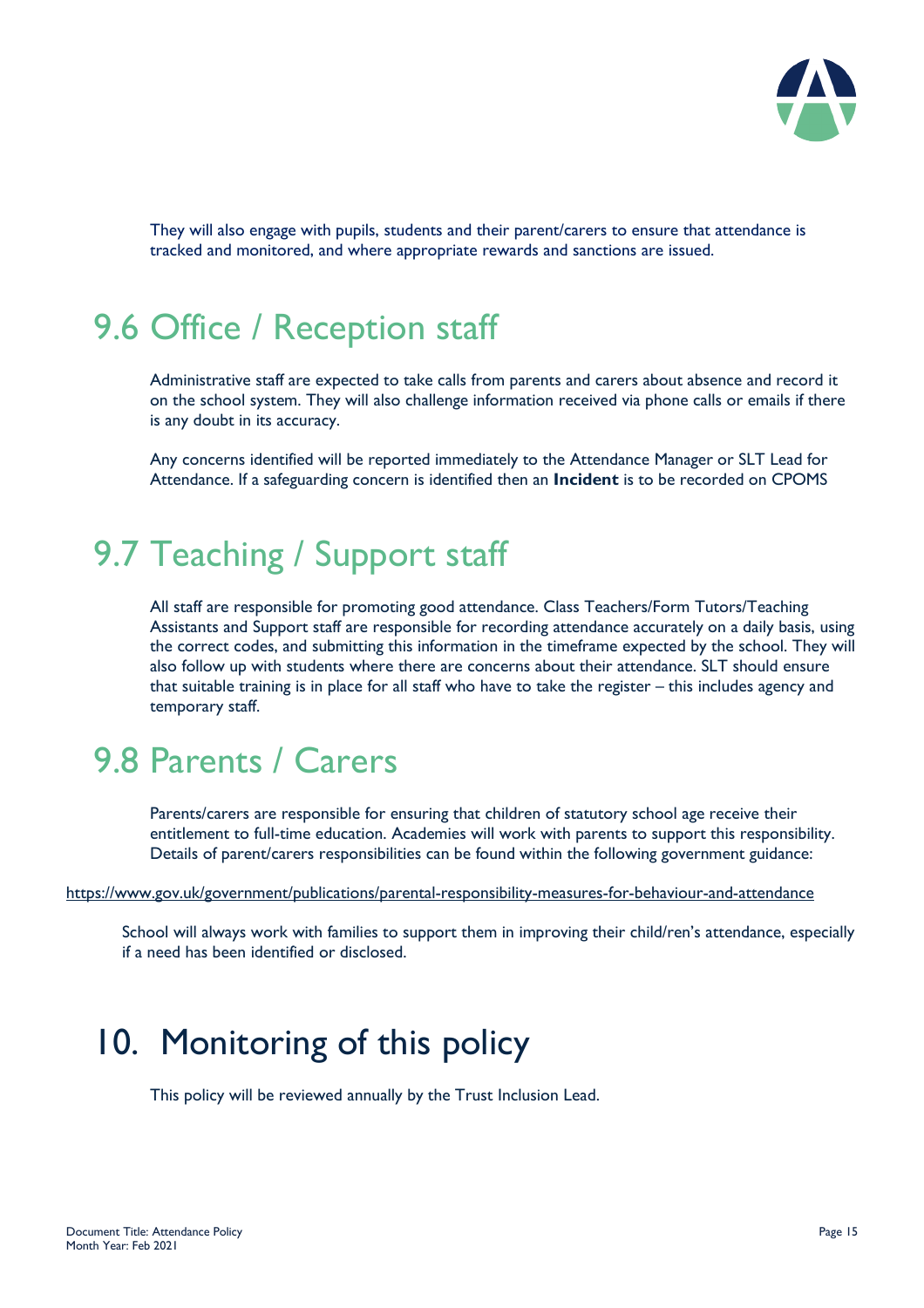

## <span id="page-16-0"></span>11. Links with other policies

This policy is linked to the trust-wide Child Protection and Safeguarding policy.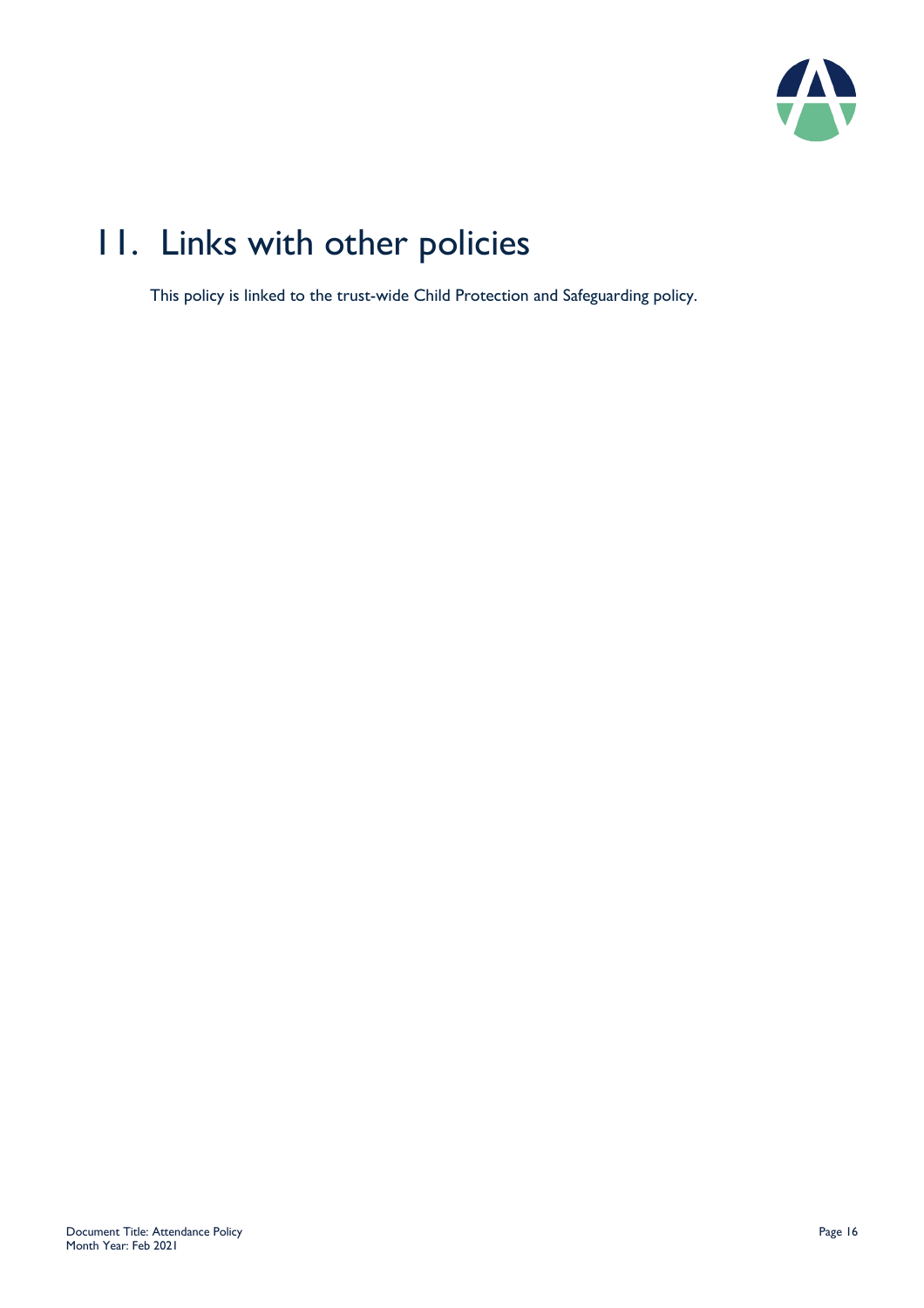

### 12. Appendix A – Attendance Codes

| Code           | <b>Description</b>                | <b>Authorised/Unauthorised/AEA/ Present</b> |
|----------------|-----------------------------------|---------------------------------------------|
|                | <b>Present AM</b>                 | Present                                     |
|                | <b>Present PM</b>                 | Present                                     |
| B              | <b>Educated Off Site</b>          | <b>Approved Education Activity</b>          |
| Ċ              | Authorised other circumstances    | Authorised                                  |
| E              | <b>Excluded</b>                   | Authorised                                  |
|                | <b>Illness</b>                    | Authorised                                  |
| L              | Late before register closed       | Authorised                                  |
| M              | <b>Medical/Dental Appointment</b> | Authorised                                  |
| $\circ$        | Unauthorised absence              | Unauthorised                                |
| U              | Later after register closed       | Unauthorised                                |
| D              | Dual Registered                   | Authorised                                  |
| $\vee$         | <b>Educational Visit</b>          | <b>Approved Educational Activity</b>        |
|                | Interview                         | <b>Approved Educational Activity</b>        |
| $\overline{H}$ | Holiday - Agreed                  | Authorised                                  |
| F              | <b>Extended Holiday - Agreed</b>  | Authorised                                  |
| G              | Holiday - Not Agreed              | Unauthorised                                |
| N              | No reason yet provided            |                                             |
| P              | <b>Approved Sporting Activity</b> | <b>Approved Educational Activity</b>        |
| $\mathsf{R}$   | Religious Observance              | Authorised                                  |
| S              | <b>Study Leave</b>                | Authorised                                  |
| T              | <b>Traveller Absence</b>          | Authorised                                  |
| W              | <b>Work Experience</b>            | Authorised                                  |
| $\times$       | Non - Compulsory school age       | Authorised                                  |
|                | absence                           |                                             |
| X              | Covid related absence             | Authorised                                  |
| Ÿ              | <b>Enforced Closure</b>           | Authorised                                  |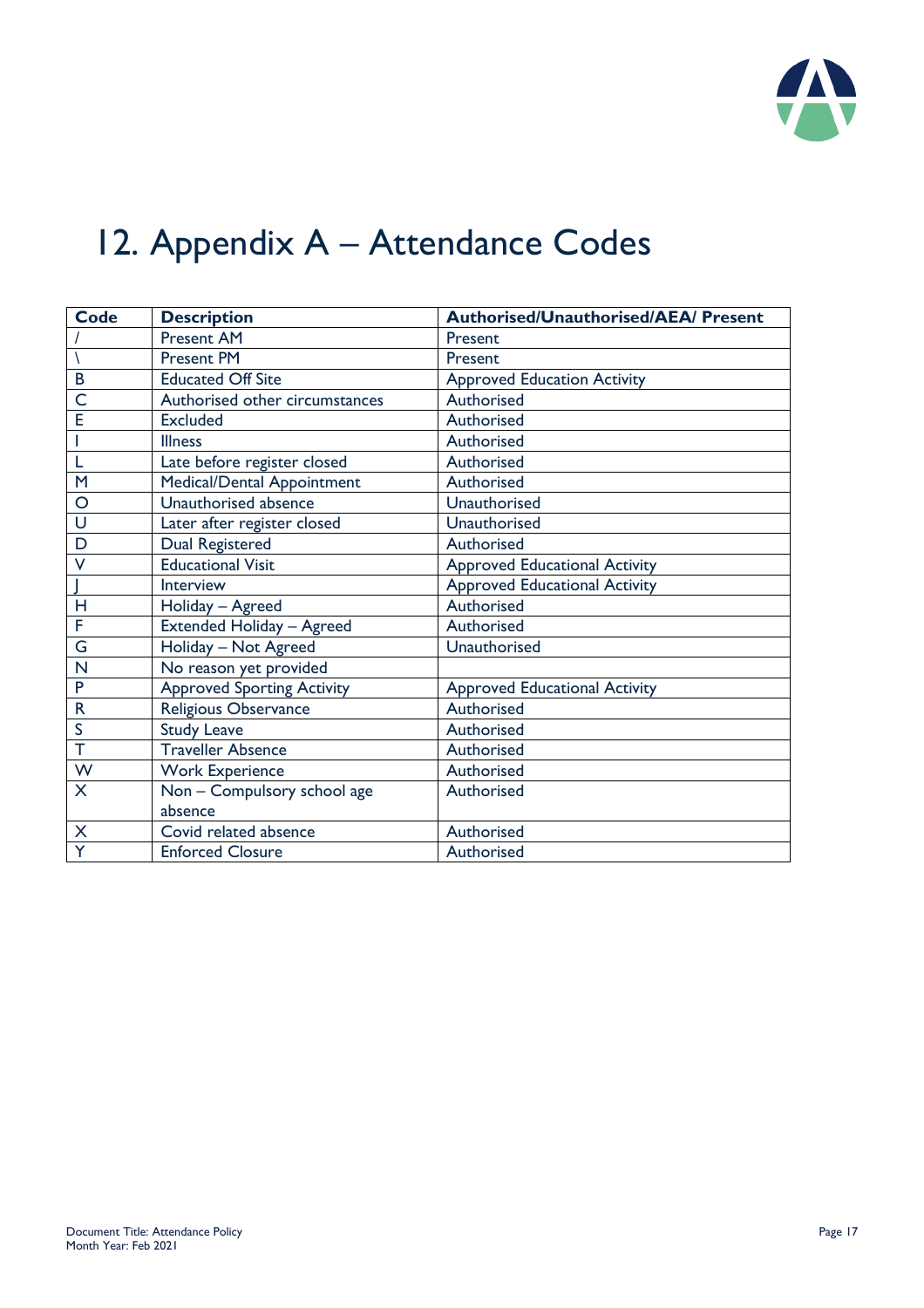

### <span id="page-18-0"></span>13. Appendix B – Staged Letters to parent/carers

#### **Letter 1:**

Parent / Carer of............................ Address

Date of Printing

Dear Parent / Carer of …………………………..

Re: Forename Surname Reg – Attendance ……….%

At DARWEN VALE HIGH SCHOOL we encourage pupils to strive for excellence. For a pupil / student to achieve their full academic potential, a high level of attendance is essential. Pupils and students should aim for a minimum of 97% attendance (or no more than 5 days of absence during an academic year). ……………..'s current level of attendance is……………… which is below the school's target.

This table shows the impact of absence on learning:

| <b>Attendance Percentage</b> | Learning days lost per academic year |
|------------------------------|--------------------------------------|
| 98%                          |                                      |
| 95%                          |                                      |
| 90%                          | o                                    |
| 85%                          | ገዓ                                   |
| 80%                          | 38                                   |
| 75%                          | 48                                   |

We understand that there have been occasions this year when ............ has been absent as a result of illness but due to ………….'s level of absence we wanted to make you aware of the amount of learning that he/she is missing. We would like to work with you to support …………….. to improve his/her attendance.

If you would like to discuss this letter further, please do not hesitate to contact me or ………..… . All pupils have the opportunity to build on their attendance between now and the end of this academic year and we will discuss your son / daughter's attendance target with them regularly. Thank you for working in partnership with us to achieve the highest possible levels of attendance and punctuality at ....................... [NAME OF SCHOOL].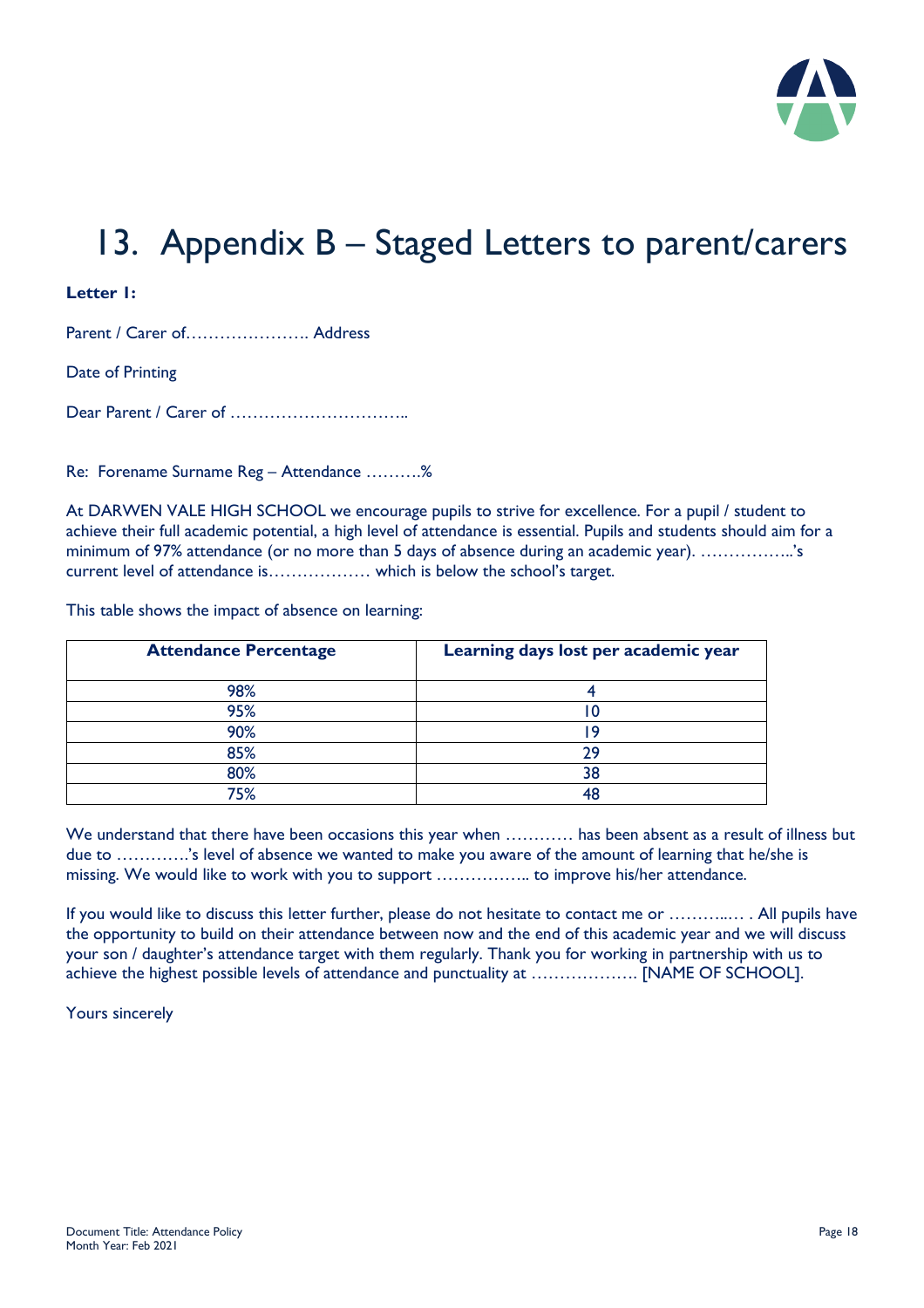

#### **Letter 2: Date:**

Parent / Carer of........................... Address

Dear Parent / Carer of …………………………..

As you are aware, we have been closely monitoring …………….'s attendance to school. At Darwen Vale High School we expect all pupils and students to have a minimum of ………% attendance in order for them to achieve their full academic potential. …………………………… attendance is ………….% which is well below the school's target.

This table shows the impact of absence on learning:

| <b>Attendance Percentage</b> | Learning days lost per academic year |
|------------------------------|--------------------------------------|
| 98%                          |                                      |
| 95%                          |                                      |
| 90%                          | o                                    |
| 85%                          | າ໑                                   |
| 80%                          | 38                                   |
| 75%                          | 48                                   |

Due to the amount of learning that ...................... has now missed we would like to meet with you to discuss this. I have reserved an appointment for you to meet with ………………..'s Head of Year to discuss the reasons for absence and how we can work together to improve his/her attendance.

The meeting is scheduled for: Date of Meeting:…………………. Time of Meeting:………………….

*Under Section 444 of the Education Act 1996, parents are responsible for ensuring their child attends school regularly. If you fail to attend this meeting and you make no contact with me to arrange an alternative appointment, and should your child's attendance not improve to a satisfactory level, the matter will be referred to the Local Authority to consider legal proceedings against you under Section 444 of the Education Act 1996. Alternatively, the school may request that the Local Authority issues a penalty notice for £60 per parent per child to be paid within 21 days. If the penalty is not paid within the time scale the penalty will increase to £120. If the higher penalty is not paid within 28 days, you may be prosecuted*

Due to ……………'s level of absence, further absences may not be authorised without medical evidence. This can be in the form of an appointment card, prescription or letter from the hospital. If you are unable to attend this meeting, please contact us so that we can arrange another mutually convenient time. Thank you for working in partnership with us to ensure that ……………… achieves his/her full academic potential.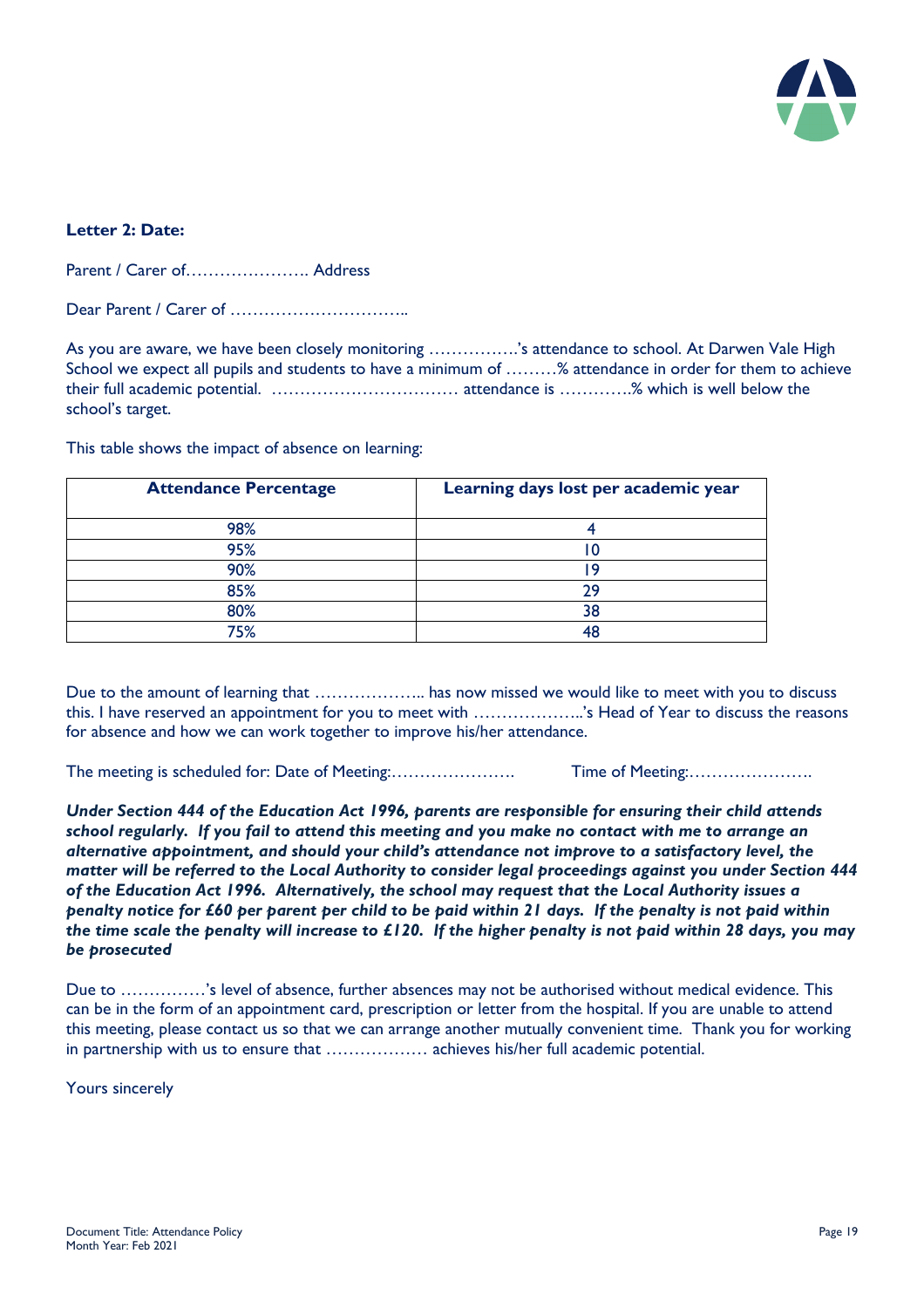

#### **Letter 3:**

Date:

Parent / Carer of…………………. Address RE: Forename Surname Reg. Attendance: ………….%

I am writing to express further concerns for «forename»'s attendance to Darwen Vale High School. Since our meeting, attendance has not improved and …………..'s is continuing to miss a high level of learning which will impact on his/her academic progress. In view of this, I have scheduled an appointment on the date below with …………… to discuss «forename»'s attendance and how we can move forward.

Date of Meeting: Time of Meeting:

Following this meeting «forename»'s attendance will be closely monitored over a two week period. If attendance does not improve during this monitoring period, legal action may be taken. Therefore, I must make you aware of your legal duties. You have a legal responsibility to ensure that «forename» attends …………….school on a regular and punctual basis.

This table shows the impact of absence on learning:

| <b>Attendance Percentage</b> | Learning days lost per academic year |
|------------------------------|--------------------------------------|
| 98%                          |                                      |
| 95%                          |                                      |
| 90%                          | O                                    |
| 85%                          | 29                                   |
| 80%                          | 38                                   |
| 75%                          | 48                                   |

*Under Section 444 of the Education Act 1996, parents are responsible for ensuring their child attends school regularly. If you fail to attend this meeting and you make no contact with me to arrange an alternative appointment, and should your child's attendance not improve to a satisfactory level, the matter will be referred to the Local Authority to consider legal proceedings against you under Section 444 of the Education Act 1996. Alternatively, the school may request that the Local Authority issues a penalty notice for £60 per parent per child to be paid within 21 days. If the penalty is not paid within the time scale the penalty will increase to £120. If the higher penalty is not paid within 28 days, you may be prosecuted*

I would like reaffirm that we have …………'s best interests at heart and believe that working together offers the best chance of success. As always, if you have any questions about this, please do not hesitate to contact me.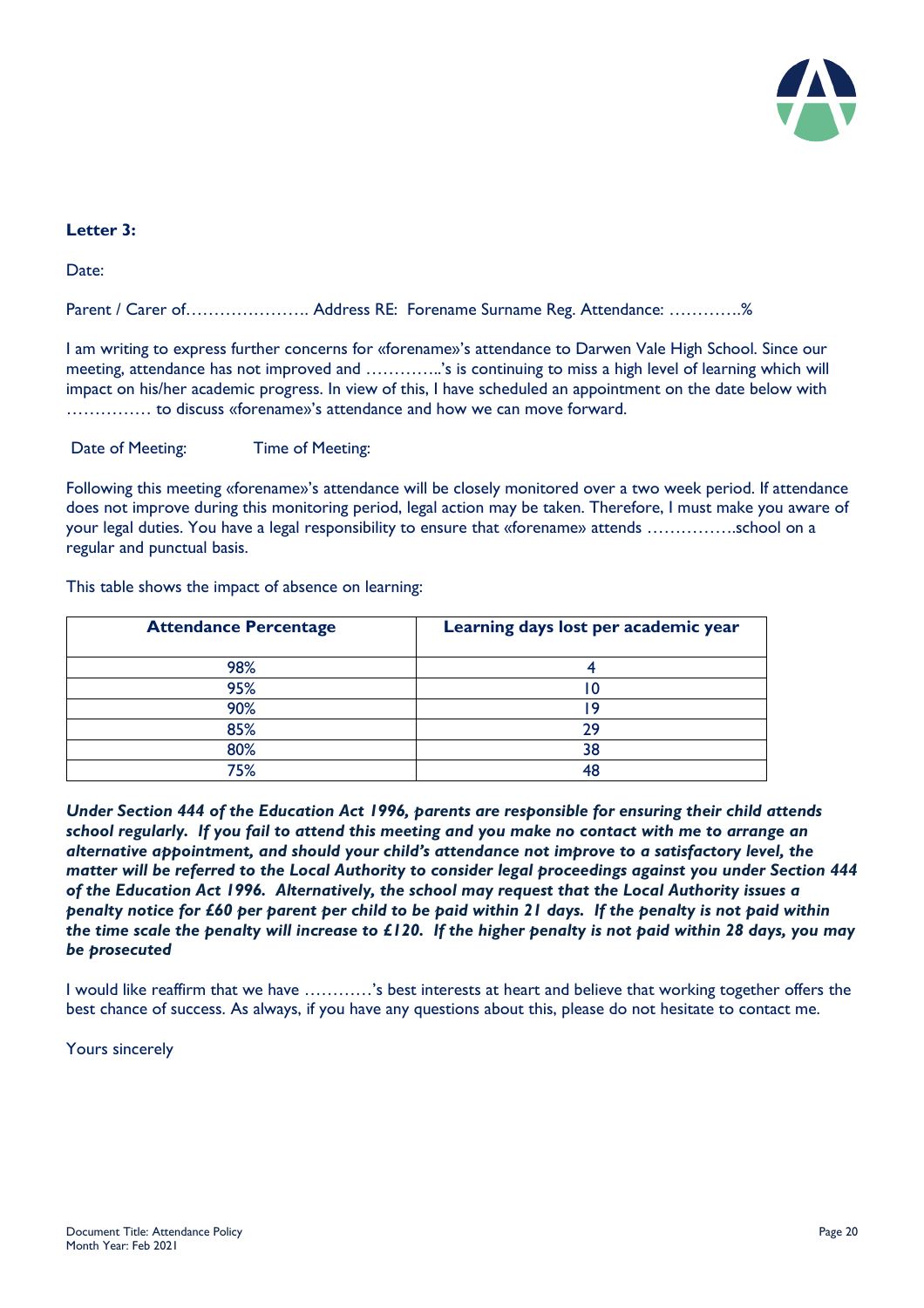

#### **Letter 4:**

Date:

Parent / Carer of…………………. Address

RE: Forename Surname Reg. Attendance: ………….%

I am writing to express further concerns for «forename»'s attendance to Darwen Vale High School,which is extremely concerning. I enclose a registration certificate for your information.

Since September, «forename»'s attendance level has deteriorated, without any improvement. «forename»………. has had….. unauthorised session absences. Therefore, I must remind you that under Section 7 of the Education Act 1996, it is your duty as the parent of «forename» to ensure the receipt of efficient full time education suitable to age, ability and aptitude, either by regular attendance at school or otherwise. The school is not aware that you are making any alternative provision for «forename»'s education nor of any other lawful reason why <<forename>> is not attending regularly as required.

This table shows the impact of absence on learning:

| <b>Attendance Percentage</b> | Learning days lost per academic year |
|------------------------------|--------------------------------------|
| 98%                          |                                      |
| 95%                          |                                      |
| 90%                          | a                                    |
| 85%                          | 29                                   |
| 80%                          | 38                                   |
| 75%                          | 48                                   |

*Under Section 444 of the Education Act 1996, parents are responsible for ensuring their child attends school regularly. If you fail to attend this meeting and you make no contact with me to arrange an alternative appointment, and should your child's attendance not improve to a satisfactory level, the matter will be referred to the Local Authority to consider legal proceedings against you under Section 444 of the Education Act 1996. Alternatively, the school may request that the Local Authority issues a penalty notice for £60 per parent per child to be paid within 21 days. If the penalty is not paid within the time scale the penalty will increase to £120. If the higher penalty is not paid within 28 days, you may be prosecuted*

I therefore now write to advise you that unless there is an immediate and sustained improvement in «forename»'s attendance **t**o **[INSERT NAME OF SCHOOL]**…………., the matter will be referred to **[INSERT NAME OF LOCAL AUTHORITY SERVICE]** who may initiate legal proceedings.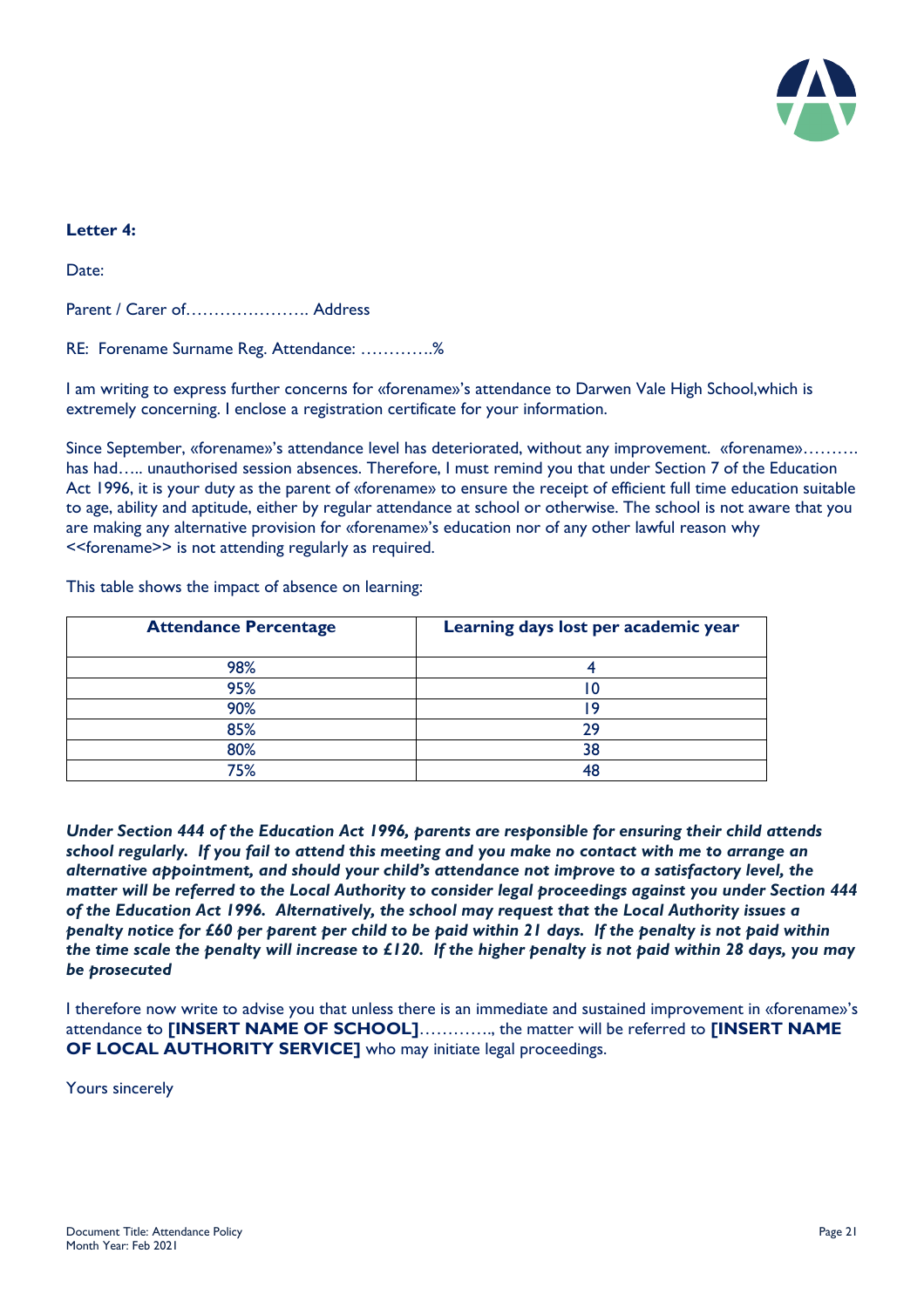

### <span id="page-22-0"></span>Application for pupil/student leave of absence

**The Education (Pupil Registration) (England) Regulations 2006 make clear that Principals may not grant any leave of absence during term time unless there are exceptional circumstances. Principals should determine the number of school days a child can be away from school if the leave is granted.**

Exceptional circumstances are defined as:

- Leave for a bereavement of a close family member is usually considered an exceptional circumstance but for the funeral service only, not extended leave.
- Leave to visit family members are also not normally granted during term time. Students may however need time to visit seriously ill relatives.
- Leave for important religious observances but only for the ceremony and travelling time, not extended leave. This is intended for one off situations rather than regular or recurring events.
- Leave which takes the needs of the families of service personnel into account if they are returning from long operational tours that prevent contact during scheduled holiday time.
- Leave which makes reasonable adjustments for students with special educational needs or disabilities.
- Leave for families who may need time together to recover from trauma or crisis.

The Principal will take into account a student's previous record of attendance when making decisions. It is important to note that the Principal can determine the length of the authorised absence as well as whether absence is authorised at all. This form should be completed to enable the Principal to decide whether to authorise the application for leave. Authorising leave from the school is at the discretion of the Principal. If the leave is taken without the authorisation of the Principal, a Penalty Notice will be issued.

#### **DARWEN VALE HIGH SCHOOL EXPECTS EVERY PUPIL AND STUDENT TO ACHIEVE AT LEAST 95% ATTENDANCE**

| Reason for the application: Manual Manual Manual Manual Manual Manual Manual Manual Manual Manual Manual Manua |             |  |
|----------------------------------------------------------------------------------------------------------------|-------------|--|
|                                                                                                                |             |  |
| Recommendation of the SLT Attendance Lead: Authorise the Leave Unauthorise the Leave                           |             |  |
| Signature:                                                                                                     | (Principal) |  |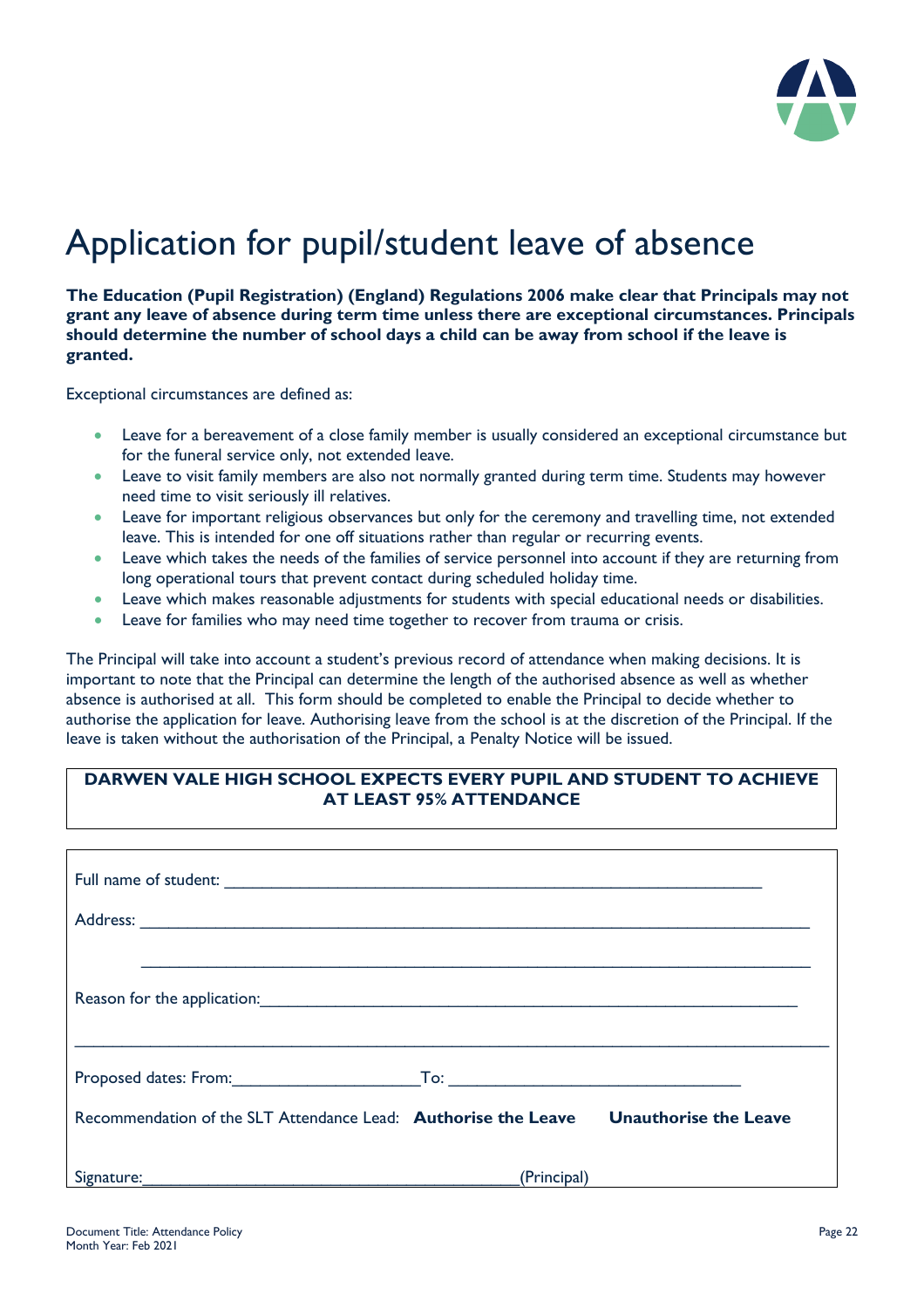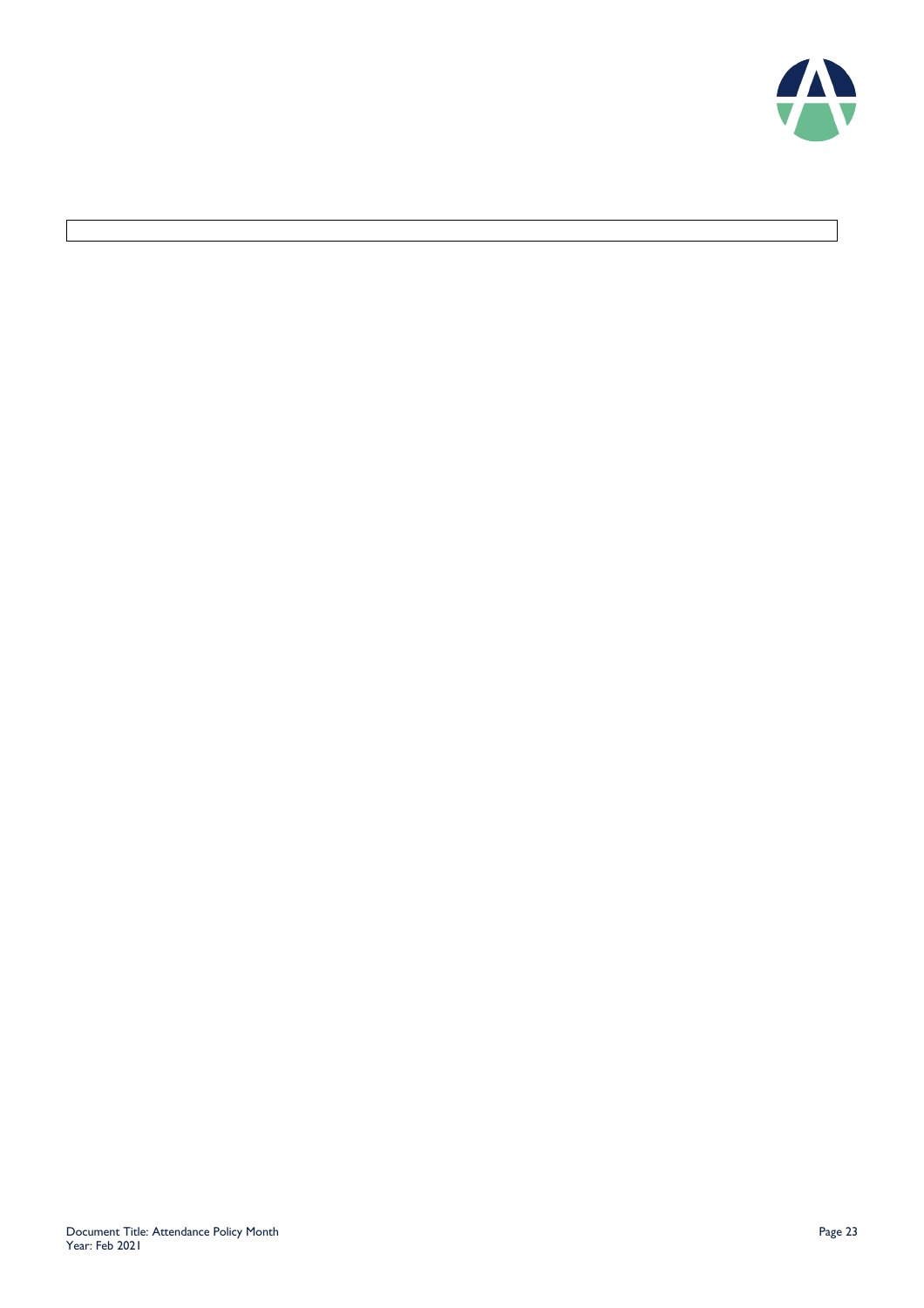

### <span id="page-24-0"></span>14. Appendix D - Procedure for removing a pupil/student from the school roll

The unlawful removal of a pupil/student from the school roll is a safeguarding issue. Please ensure you have confirmation of the new education provision the pupil is transferring to before removing a pupil from your roll. It is important that the whereabouts of the pupil are known before removal takes place. The Principal must authorise any off rolling. If the pupil is missing please complete an LA CME form. From September 2017, ALL roll removals, with the exception of normal transition points, unless this is requested, must be reported to the LA. Detailed DFE guidance:

#### <https://ww.gov.uk/government/punlications/children-missing-education>

Main circumstances where a pupil can be removed from a school/academy roll:

- Where the pupil or student is registered at the school in accordance with the requirements of a school attendance order and another school is substituted by the LA.
- Where a pupil or student is registered at more than one school and is now is registered at an alternative school. When the pupil or student has been withdrawn from the academy by parents/carers and will be educated otherwise.
- When the pupil or student transfers to an alternative place of education and the name and address of the new provision has been established.
- When the pupil or student no longer resides at a place which is at a reasonable distance from the academy. When the pupil or student has failed to return from previously authorised leave within 10 days of the agreed return date.
- When the pupil or student has been certified medically unfit to attend school and will remain so.
- When the pupil or student has been absent for 20 continuous days or more without explanation.
- When the pupil or student is in custody for a period exceeding four months.
- When the pupil or student has died.
- When the pupil or student ceases to be of statutory school age before the academy next meets.
- When the pupil or student has been permanently excluded.
- When a nursery pupil is not transferring to reception or a higher class.

#### **See form and tracker below:**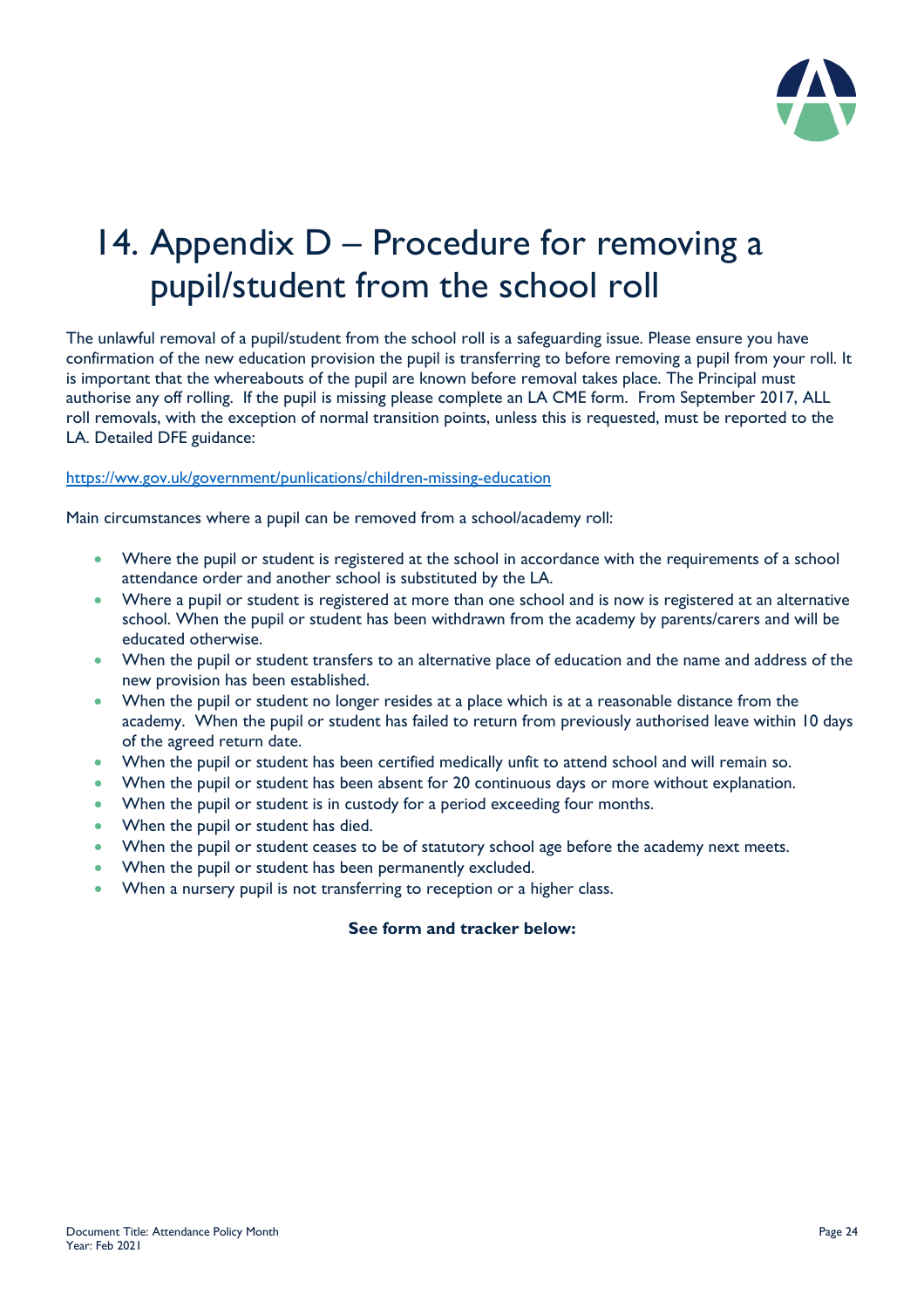

### **Request to remove a pupil or student from roll**

| <b>NAME</b>             | <b>YEAR GROUP</b> |
|-------------------------|-------------------|
| <b>D.O.B:</b>           |                   |
| <b>Address:</b>         |                   |
| <b>Parent/Carer:</b>    |                   |
| <b>Contact details:</b> |                   |
|                         |                   |

#### **This pupil or student has been removed from the roll because:**

| <b>Reason</b>                     | <b>Y/N</b> | <b>Details</b>                                              |
|-----------------------------------|------------|-------------------------------------------------------------|
| The pupil or student has moved    |            | Incl new school/college details                             |
| to another school                 |            |                                                             |
| There is another reason for roll- |            | Incl, date home visit completed                             |
| removal                           |            | Incl, dates of any safeguarding concerns raised<br>with DSL |
|                                   |            |                                                             |
| The pupil or student has been     |            | Incl, date of the PEX hearing, date of the end of           |
| permanently excluded              |            | the appeal period (no more than 15 days after the           |
|                                   |            | PEX hearing)                                                |
| The pupil or student's            |            | Incl, date home visit was completed, date CME               |
| whereabouts are unknown           |            | was completed, date contact made with children's            |
|                                   |            | social care, date pupils details uploaded to S2S            |

| If there have been safeguarding concerns,    |  |
|----------------------------------------------|--|
| provide details for when referrals were made |  |
| to DSL, and/or children's social care        |  |

#### **Member of staff requesting removal from roll:**

**Confirmation there are no safeguarding concerns:**

**Permission granted to remove the pupil from roll: Y/N**

**Principal's signature:…………………………………………………………………..**

**Date:……………………** 

**Date roll removal was notified to the local authority:……………………………**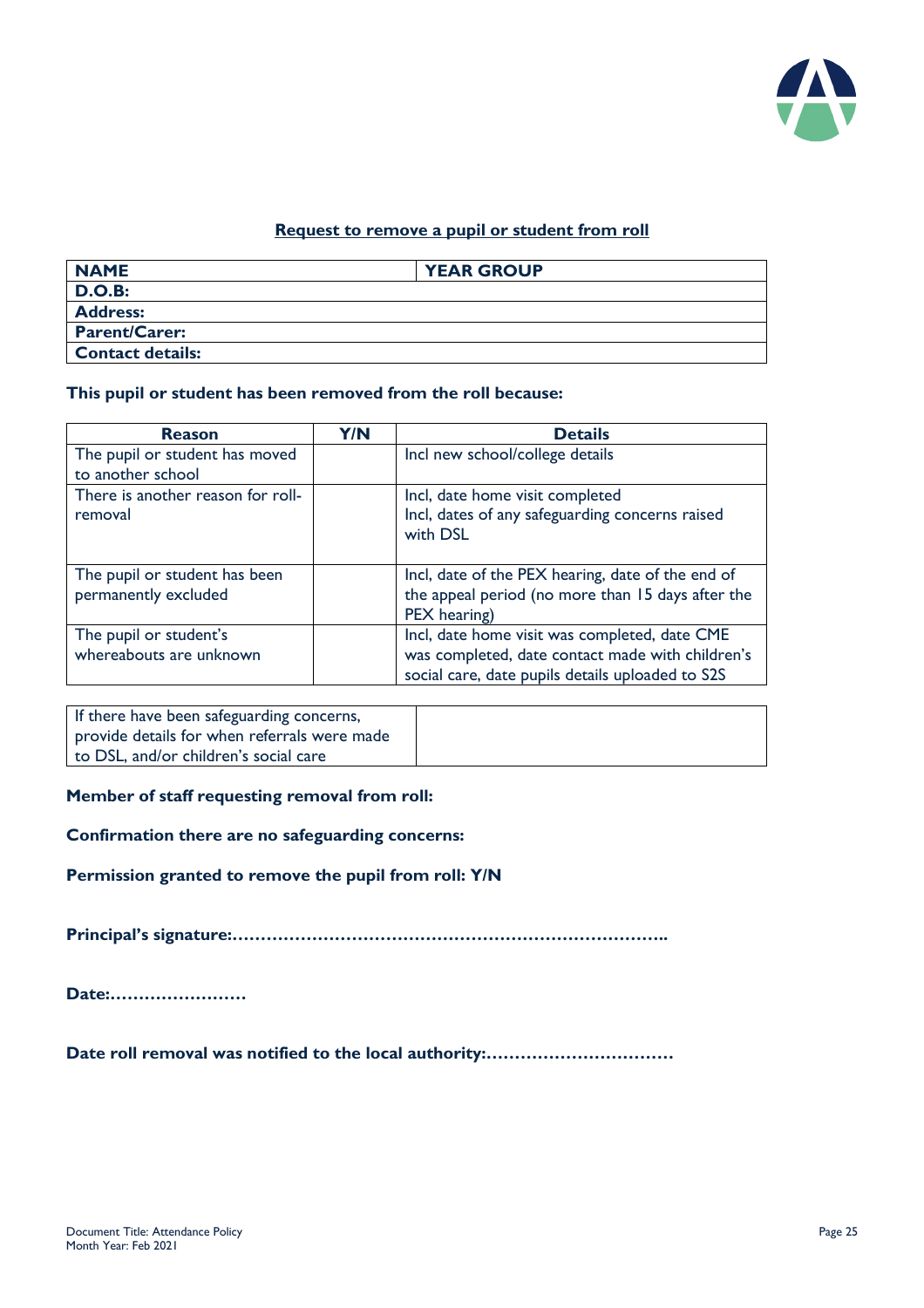

#### **Removal from roll tracker template**

#### **This tracker is to be completed and reported on termly**

*These columns are essential please – we will be collecting termly returns on these and need to see all columns filled for every off roll*

#### **SCHOOL NAME: ACADEMIC YEAR:**

#### **Pupil or Students removed from roll tracker**

|           | Not missing from education |         |          |            |          |         |            | Missing from education |                 |                |                 |
|-----------|----------------------------|---------|----------|------------|----------|---------|------------|------------------------|-----------------|----------------|-----------------|
| Full name | <b>DOB</b>                 | Date of | Year     | Pupil      | Reason   | Name    | Date       | Date                   | Date            | Still on roll? | Date LA advised |
|           |                            | entry   | group    | <b>URN</b> | for off- | and     | phoned to  | removed                | <b>CME</b> sent | Yes/no         | remove from     |
|           |                            |         | of entry |            | roll     | address | confirm    | from roll              |                 |                | roll*           |
|           |                            |         |          |            |          | of new  | arrival at | and files sent         |                 |                |                 |
|           |                            |         |          |            |          | school  | new school | to new                 |                 |                |                 |
|           |                            |         |          |            |          |         |            | school                 |                 |                |                 |
|           |                            |         |          |            |          |         |            |                        |                 |                |                 |
|           |                            |         |          |            |          |         |            |                        |                 |                |                 |
|           |                            |         |          |            |          |         |            |                        |                 |                |                 |
|           |                            |         |          |            |          |         |            |                        |                 |                |                 |
|           |                            |         |          |            |          |         |            |                        |                 |                |                 |
|           |                            |         |          |            |          |         |            |                        |                 |                |                 |
|           |                            |         |          |            |          |         |            |                        |                 |                |                 |
|           |                            |         |          |            |          |         |            |                        |                 |                |                 |
|           |                            |         |          |            |          |         |            |                        |                 |                |                 |
|           |                            |         |          |            |          |         |            |                        |                 |                |                 |
|           |                            |         |          |            |          |         |            |                        |                 |                |                 |

**\*If local authority have not requested removal from roll, student should remain on roll until their whereabouts is located and they are known to be safe and well**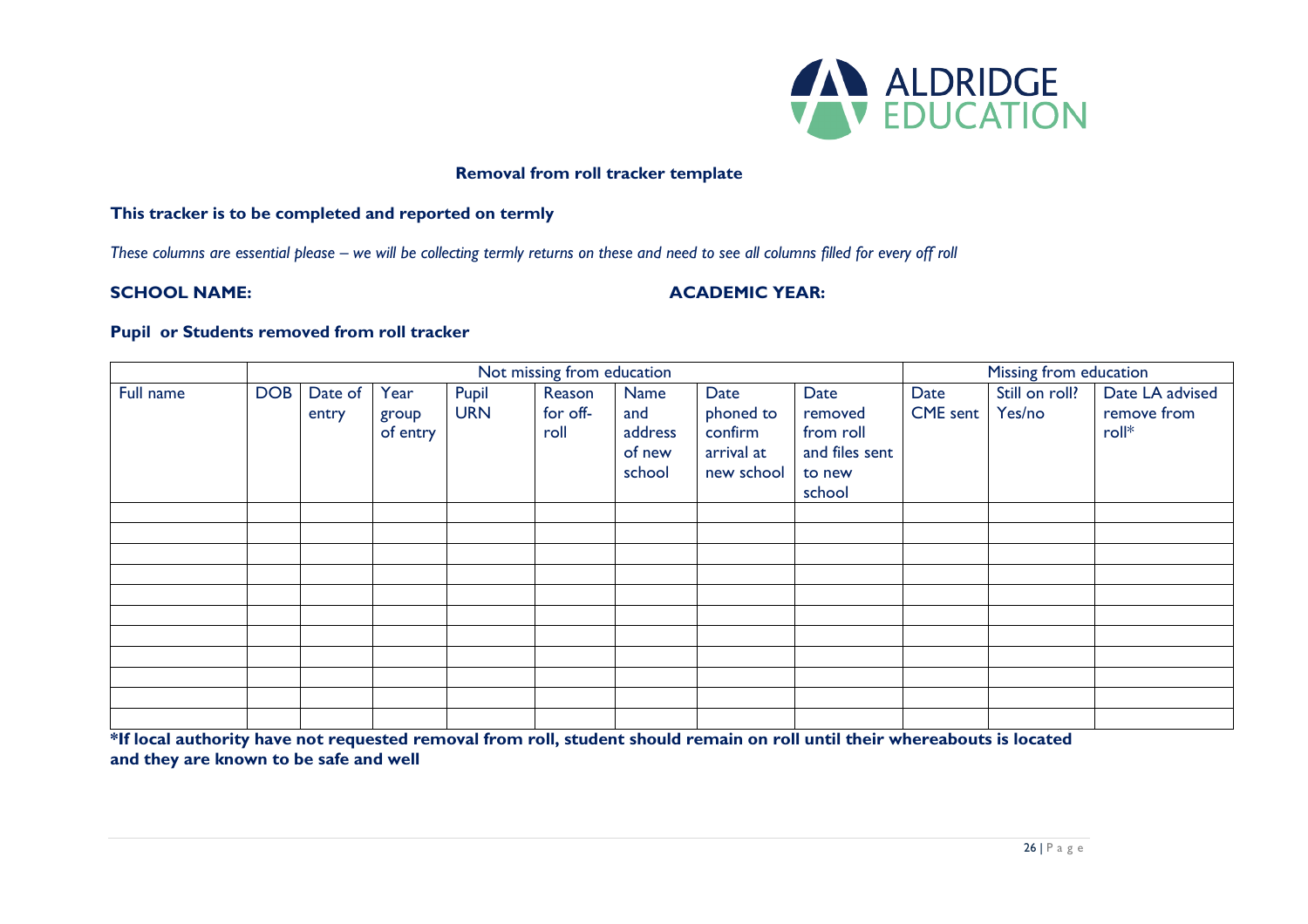

### <span id="page-27-0"></span>Attendance reporting information for parents

The following information is provided to all parents when their child joins the school. It outlines the school's expectations on attendance, absences, and punctuality, as well as providing details on the timings of the school day.

At Darwen Vale High School all of our pupils must have high level of attendance. It is clear that for pupils to reach their full potential they should rarely miss a day at school. Attendance is also a safeguarding matter and poor attendance may be an indicator that a pupil's welfare is at risk.

We are also here to support parents and carers to perform their legal duty in ensuring that their children of compulsory school age attend school regularly and on time. To do this we ask that parents and carers adhere to the following protocols:

#### **Punctuality**

Arriving to school on time is important so as to allow all pupils to have a settled start to the day. Arriving late to school can often be disruptive to the pupil, as well as their teacher and their peers. Below are the timings of the school day:

| <b>Timings</b>  | <b>Schedule</b>                                |
|-----------------|------------------------------------------------|
| 8.30            | Time all pupils and students should be on site |
| $8.45 - 9.10$   | Registration / Tutor time                      |
| $9.10 - 10.10$  | Period I                                       |
| $10.10 - 11.10$ | Period 2                                       |
| $11.10 - 11.30$ | <b>BREAK</b>                                   |
| $11.30 - 12.30$ | Period 3                                       |
| $12.30 - 1.30$  | Period 4                                       |
| $1.30 - 2.00$   | <b>LUNCH</b>                                   |
| $2.00 - 3.00$   | Period 5                                       |
| 3.00            | End of School Day                              |
| $3.00 - 3.45$   | Period 6 Years 10 & 11 - Mon, Weds & Thurs     |

#### **Arriving at school**

On arrival pupils should assemble at the following areas:

Year 7 – STEM Garden

- Year 8 STEM Garden
- Year 9 Amphitheatre
- Year 10 PEACE Garden
- Year 11 Amphitheatre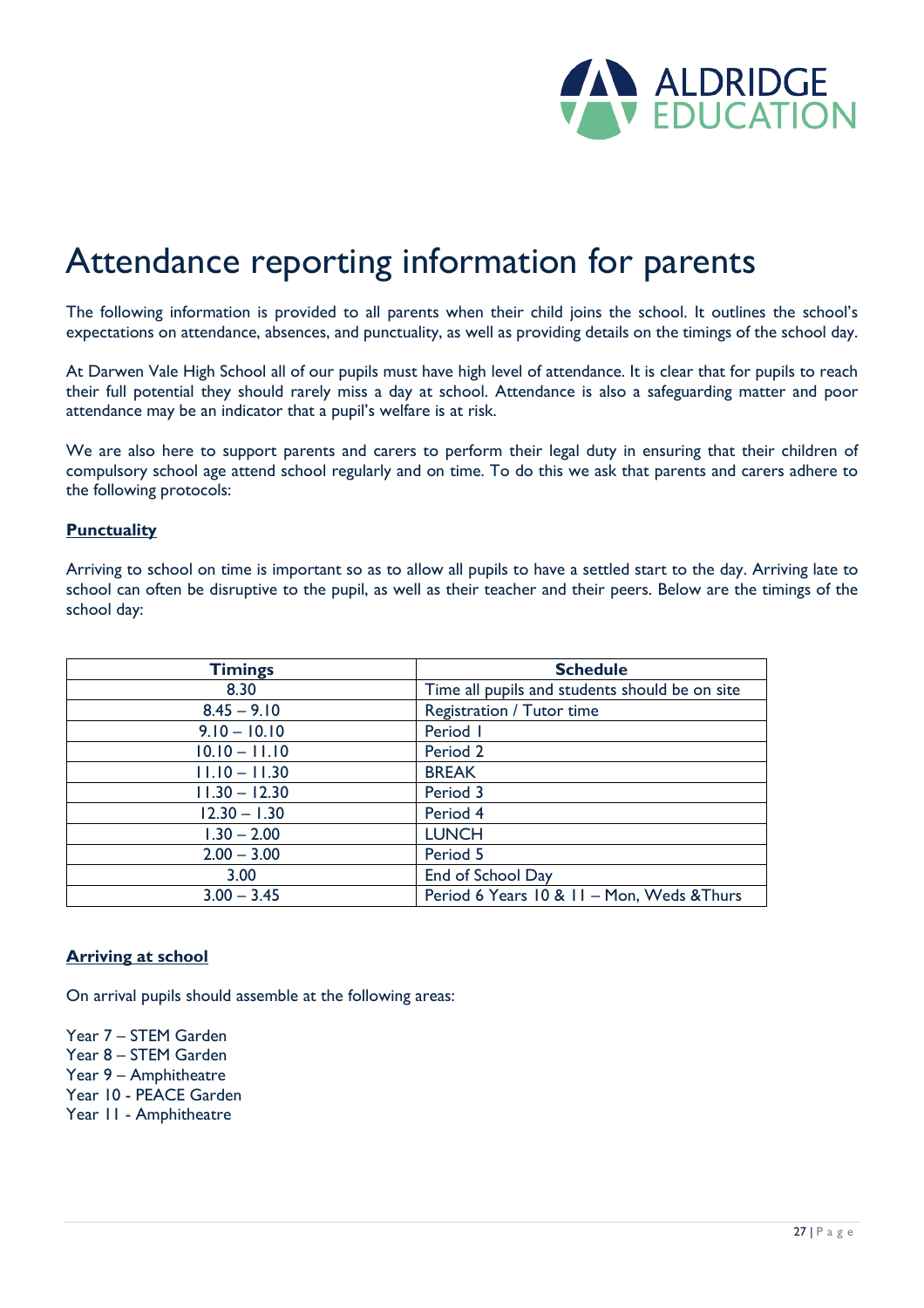

#### **Lateness**

Pupils and students are late to school if they arrive after **8.45am** If a pupil is late to school they will receive a late registration mark, and the following process will need to be followed:

All pupils must sign in at the Attendance Office.

Once they have signed in they will then either be escorted to class, or asked to make their own way there.

If a pupil is late due to them attending an appointment, evidence of this should be provided at least 24 hours in advance of the appointment. If this is not possible, then the pupil or student should bring the appointment letter or card with them and hand this into the Attendance Office.

We encourage parents and carers to make medical and dental appointments out of school hours where possible. Where this is not possible, the pupil should be out of school for the minimum amount of time necessary. Where there are siblings who also attend the school, parent/carers must ensure that their other child/ren attend school on time on the morning of the appointment.

#### **Absence**

Parents and carers must notify the school on the first day of an unplanned absence – for example, if your child is unable to attend due to ill health – and this must be done in the following way:

- Parent/carer must contact school by **8.45am** on the first day of absence, and the following phone number should be used **01254 223000.**
- Parent/carer is to provide details for the reasons for their child's absence.
- The member of staff taking the call will inform the parent/carer that they will need to contact the school every day by **8.45am** for the duration that their child will be absent.
- Upon the pupil's return to school, parent / carers will provide the school with any relevant medical evidence for the absence

#### **End of school day**

The school day ends at **3.00pm** and the expectation is that pupils leave the site by the nearest exit.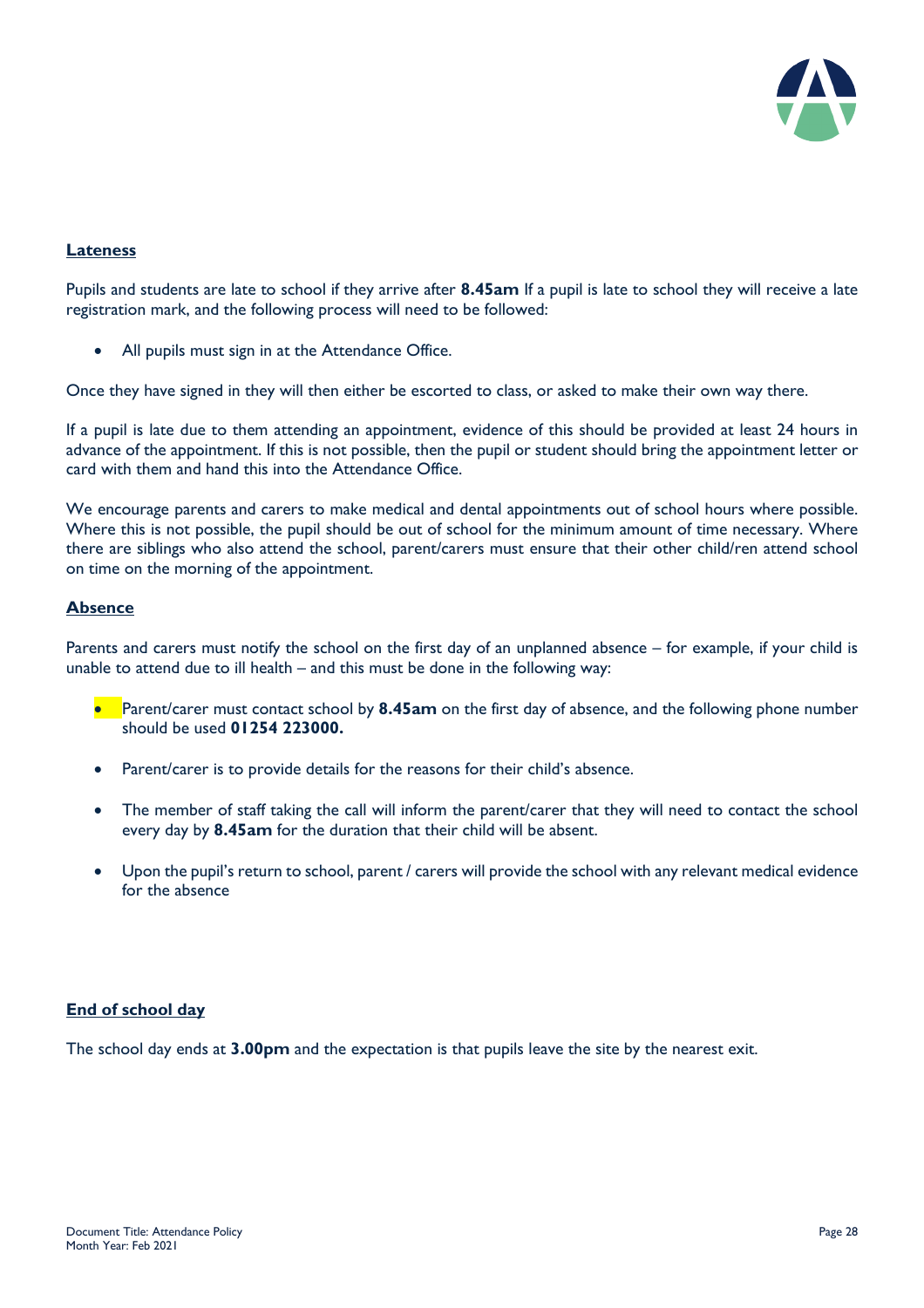

### <span id="page-29-0"></span>17. Appendix F - Attendance monitoring & recording protocols

#### **100% - 98% - Excellent attendance**

- Pupil / student is fulfilling all aspects of attendance as required by the school.
- Form / Class teacher promotes this with positive conversations.
- Recognised at year group level by  $\frac{1}{2}$  termly rewards assembly.

- Form / Class teacher receives weekly attendance document for their class by the SLT Lead for Attendance or the Attendance Manager.
- Pupil / student's achievements acknowledged through weekly Pastoral Meeting
- Pupil / student to receive certificate at rewards assembly.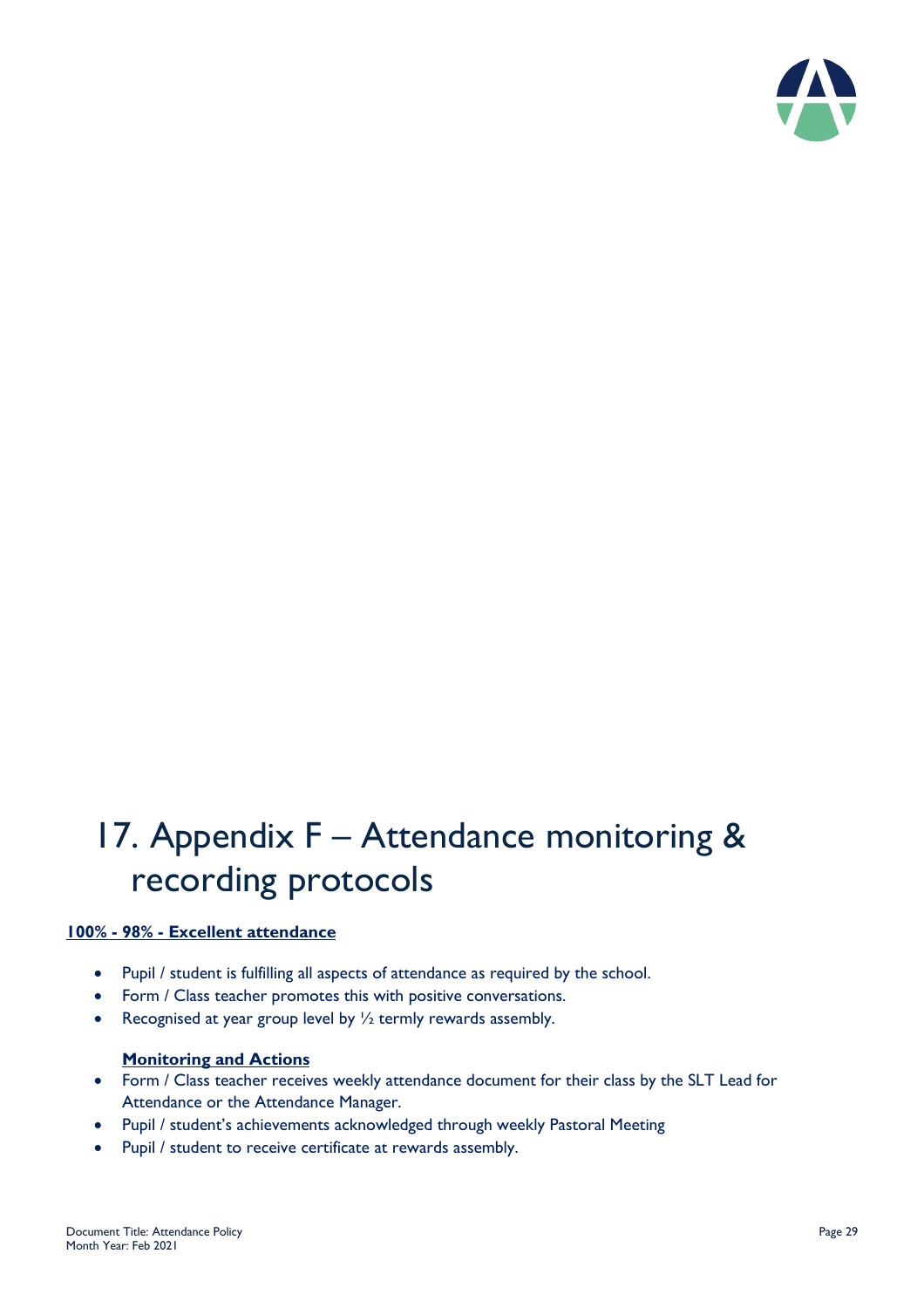

• Positive record written on SIMS to acknowledge that the pupil / student is above academy target, and to record the current attendance percentage

#### **Staff Required**

- Form / Class Tutor
- SLT Lead for Attendance and/or Attendance Manager

#### **Documentation required**

- Form / Class attendance data (Tracker)
- Attendance tracker web link
- Attendance certificates prepared for rewards assembly

#### **98% - 95% or First absence on tracker**

- Pupils / student's attendance has fallen from *excellence* standard attendance concern
- Form / Class teacher conversation takes place with pupil / student. Conversation logged on SIMS, in form file and on class attendance tracker

#### **Monitoring and Actions**

- Form / Class teacher receives weekly attendance document for their class by the SLT Lead for Attendance or the Attendance Manager.
- Pupil / student's current attendance discussed at weekly Pastoral Meeting to ensure that the Form / Class teacher encourages the student not to drop below the school attendance target
- Note placed on SIMS to show that the form / class teacher has had a conversation with the pupil / student, and to record current attendance percentage

#### **Staff Required**

- Form / Class teacher
- SLT Lead for Attendance and/or Attendance Manager
- Head of Year / Phase Leader

#### **Documentation required**

- Form / Class attendance data (Tracker)
- Attendance tracker link
- •

#### **95% - 92% or Second absence on tracker**

- Pupil / student's absence could potentially affect progress in school
- SLT Lead for Attendance identifies absence. Pupil / student placed on Attendance Monitoring report to their form / class teacher for and initial two weeks
- •

#### **Monitoring and Actions**

Letter sent home to parent/carer detailing concerns about absences (Appendix B, Letter 1 template)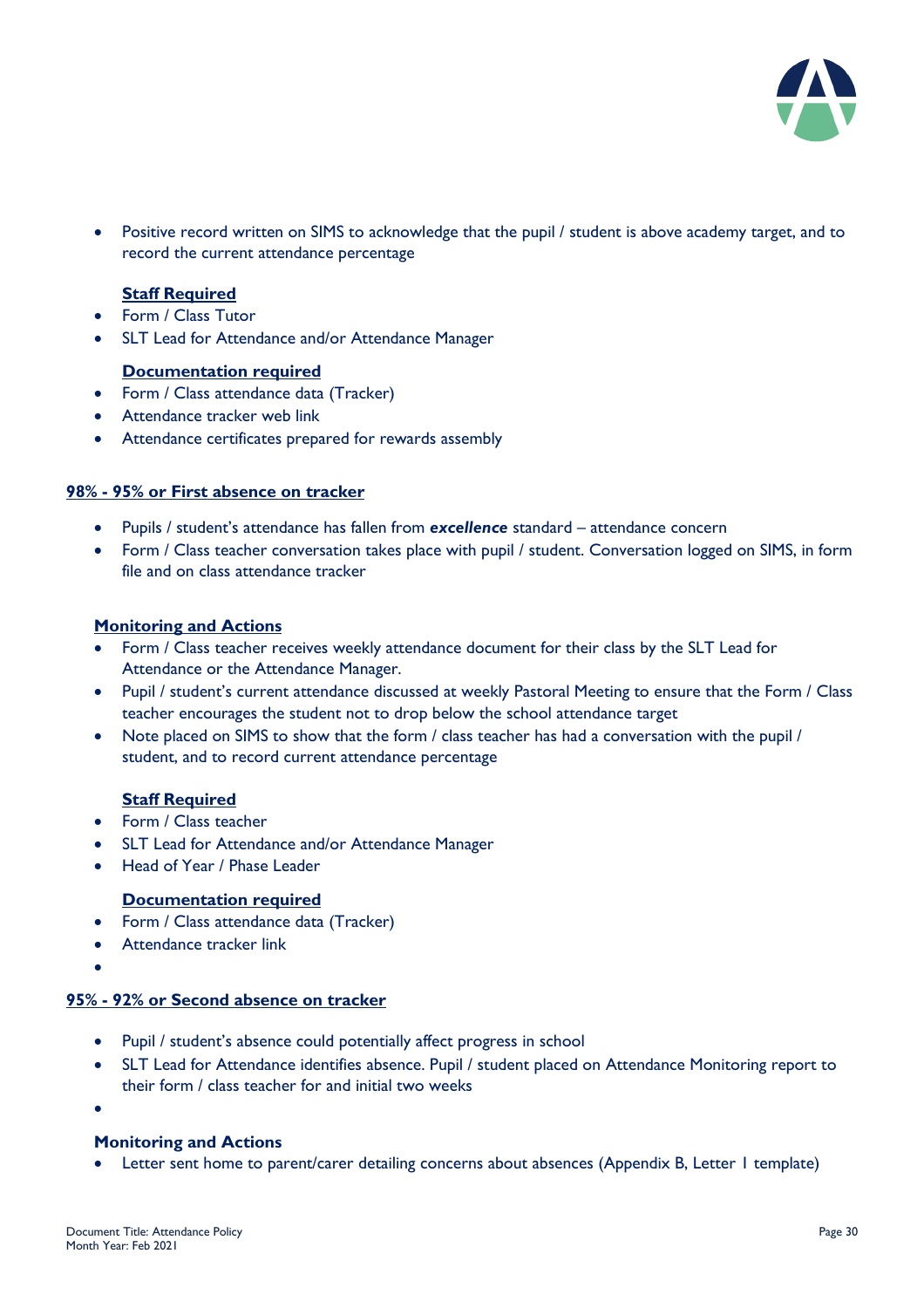

- Phone call home from Form / Class teacher stating concerns about pupil / student's current attendance and to inform parent/carer of their child being placed on attendance report
- Pupil / student meeting with Form / Class teacher set attendance target and to place them on Attendance report
- Pupil / student monitored by form / class teacher for a two week period. Any absence during this time will result in the form / class teacher phoning home to speak to parent / carer
- Pupil / student's current attendance discussed at weekly Pastoral Meeting to monitor whether attendance has improved since being on report and to ensure that the form / class teacher is monitoring the report card
- Note placed on SIMS to show that the student / pupil has been placed on Attendance report and a record made of all communications had or sent to parent/carers whilst their child is on report
- At the end of the two week monitoring period if the student / pupil's attendance has improved then they will be removed from report. If no improvements have been made then they will remain on report for an additional two weeks. A note to be made on SIMS to record the agreed action and to confirm that it has been communicated to the pupil / student and their parent/carer

#### **Staff Required**

- Form / Class Teacher
- SLT Lead for Attendance and/or Attendance Manager
- Head of Year / Phase Leader

#### **Documentation required**

- Form / Class attendance data (Tracker)
- Attendance Tracker link
- Year group weekly attendance figures
- Appendix B Letter 1:
- Two week Attendance Report Add to pupil file when complete

#### **92% - 90% or Third absence on tracker**

- Pupil / students absence will affect progress in school
- Head of Year / Phase Leader reports their concerns to the SLT Lead for Attendance
- Monitor absence for a four week period

- Letter sent home to parent/carer detailing concerns about absences (Appendix B, Letter 2 template)
- Phone call home from Head of Year / Phase Leader stating concerns about pupil / student's current attendance and to inform parent/carer of their child being placed on attendance report
- Parent / carer meeting arranged with Head of Year & SLT Lead for Attendance and/or Attendance Manager. Student / pupil to also attend
- Pupil / student monitored by Head of Year / Phase Leader for a four week period. Any absence during this time will result in the Head of Year phoning home to speak to parent / carer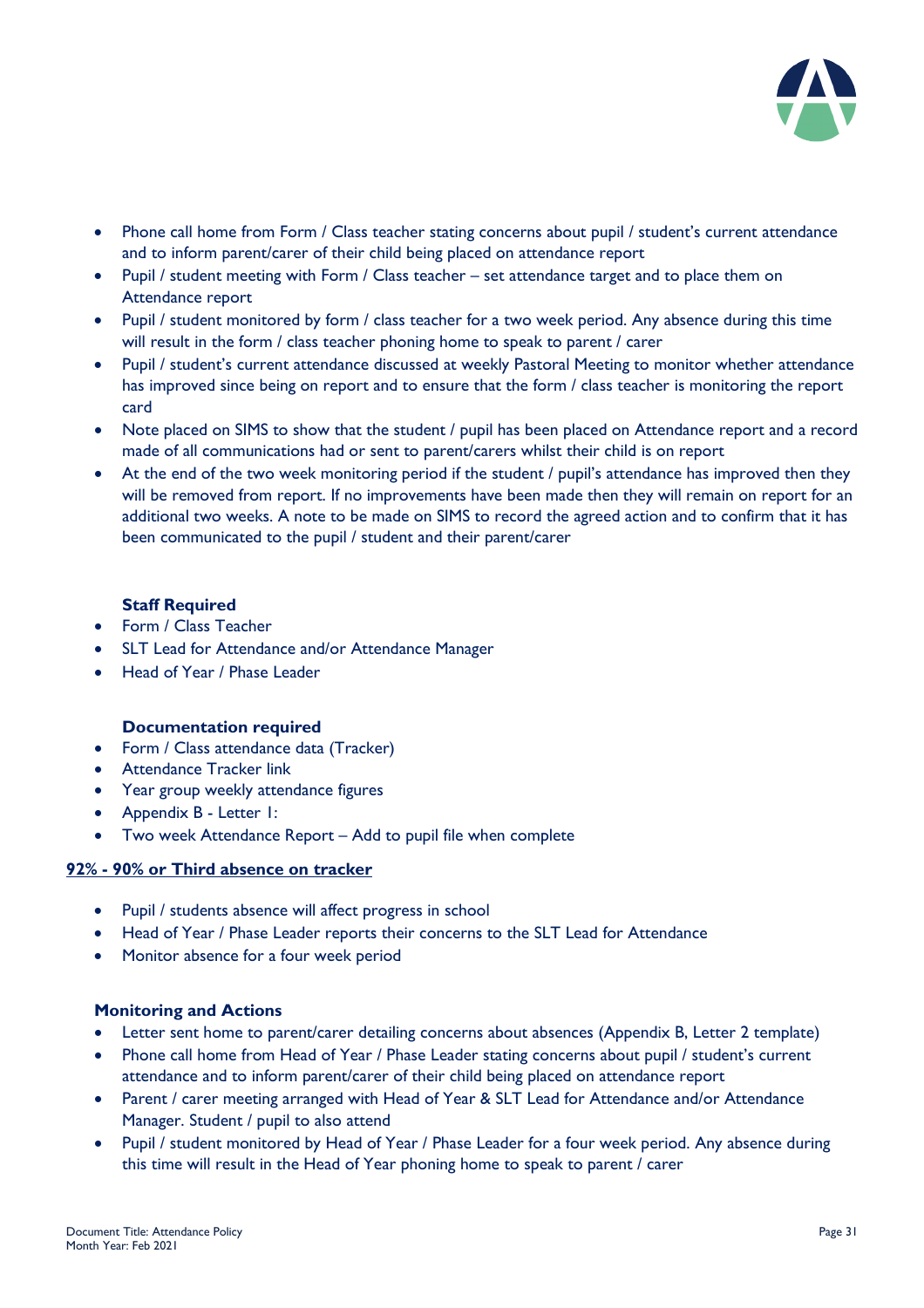

- Pupil / student's current attendance discussed at weekly Pastoral Meeting to monitor whether attendance has improved since being on report and to ensure that the Head of Year / Phase Leader is monitoring the report card
- Note placed on SIMS to show that the student / pupil has been placed on Attendance report and a record made of all communications had or sent to parent/carers whilst their child is on report
- At the end of the four week monitoring period if the student / pupil's attendance has improved then they will be removed from report. If no improvements have been made then they will remain on report for an additional two weeks. A note to be made on SIMS to record the agreed action and to confirm that it has been communicated to the pupil / student and their parent/carer

#### **Staff Required**

- Form / Class teacher
- Head of Year / Phase Leader
- SLT Lead for Attendance and/or Attendance Manager

#### **Documentation required**

- Form / Class attendance data (Tracker)
- Attendance tracker web link
- Year group weekly attendance figures
- Appendix B Letter 2
- Evidence on SIMS of the parent/carer being invited to an attendance meeting
- Four week Attendance Report Add to pupil file when complete

#### **90% - 85% or Fourth absence on tracker- Major Concern**

- Pupil / student's absence will severely affect progress
- Head of Year / Phase Leader identifies the concern and notifies SLT Lead for Attendance
- Monitor Pupil for six weeks

- Letter sent home to parent/carer detailing concerns about absences (Appendix B, Letter 3 template)
- Phone call home from Head of Year / Phase Leader stating concerns about pupil / student's current attendance and to inform parent/carer of their child being placed on attendance report
- Parent / carer meeting arranged with SLT Lead for Attendance. Student / pupil to also attend
- Pupil / student monitored by SLT Lead for Attendance for a six week period. Any absence during this time will result in them phoning home to speak to parent / carer
- Pupil / student's current attendance discussed at weekly Pastoral Meeting to monitor whether attendance has improved since being on report and to ensure that the SLT Lead for Attendance is monitoring the report card
- Note placed on SIMS to show that the student / pupil has been placed on Attendance report and a record made of all communications had or sent to parent/carers whilst their child is on report
- At the end of the six week monitoring period if the pupil / student's attendance has improved then they will be removed from report. If no improvements have been made then they will remain on report for an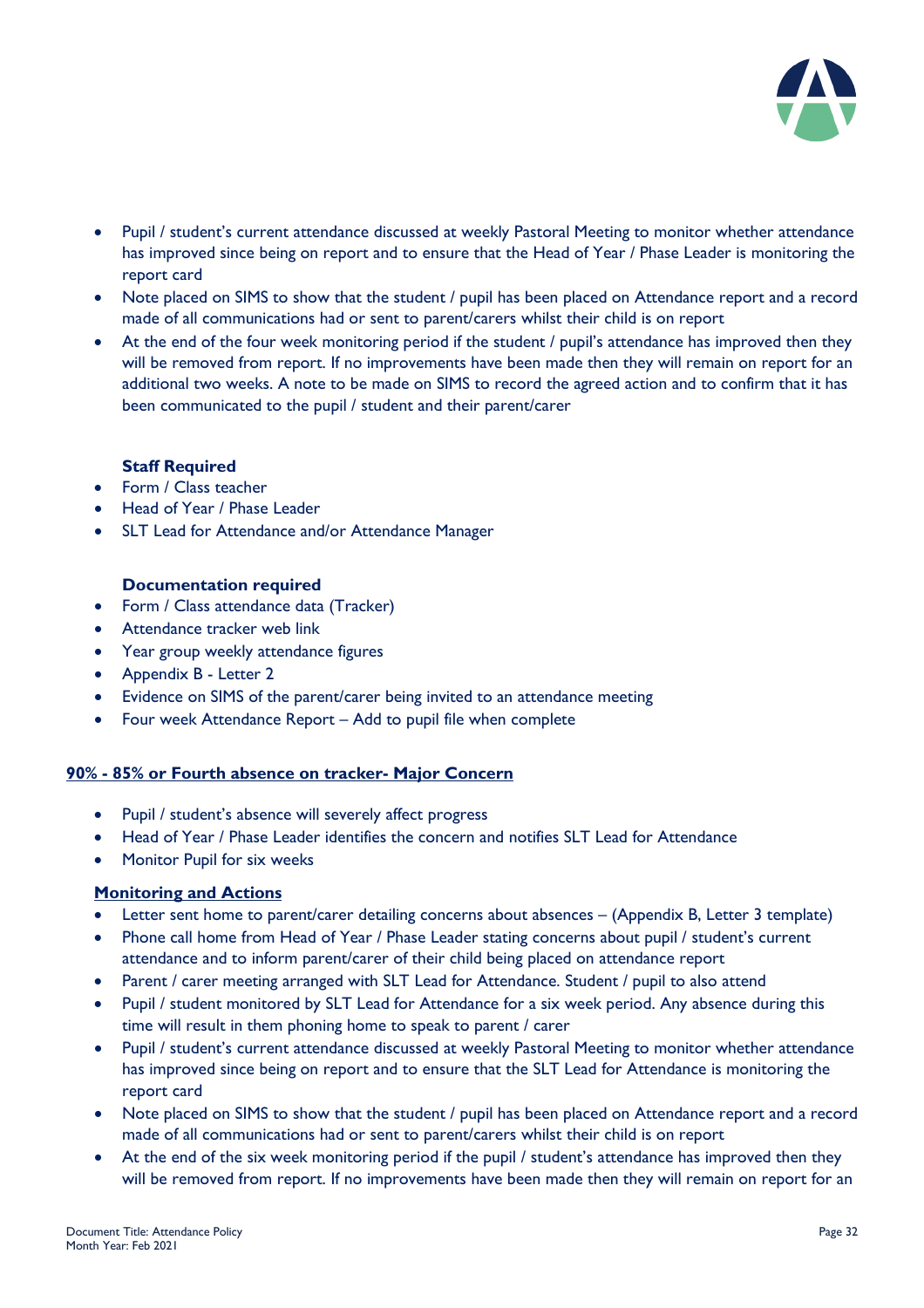

additional two weeks. A note to be made on SIMS to record the agreed action and to confirm that it has been communicated to the pupil / student and their parent/carer

#### **Staff Required**

- Form / Class teacher
- Head of Year / Phase Leader
- SLT Lead for Attendance and/or Attendance Manager

#### **Documentation required**

- Form / Class attendance data (Tracker)
- Attendance tracker link
- Year group weekly attendance figures
- Appendix B Letter 3
- Evidence on SIMS of the parent/carer being invited to an attendance meeting
- Evidence on SIMS of student / pupil being told that they need to attend the attendance meeting
- Six week Attendance Report Add to pupil file when complete

#### **Below 85% or Fifth absence on tracker**

- Pupils absence will severely affect progress
- PN request issued to local authority EWO

- Letter sent home to parent/carer detailing concerns about absences (Appendix B, Letter 4 template)
- Phone call home from Head of Year / Phase Leader stating concerns about pupil / student's current attendance and to inform parent/carer of their child being placed on attendance report
- DSL to make Early Help referral to children's social care for a CME; parent to be informed
- Parent / carer meeting arranged with SLT Lead for Attendance and the Principal. Student / pupil to also attend
- Pupil / student monitored by SLT Lead for Attendance for an eight week period. Any absence during this time will result in them phoning home to speak to parent / carer
- Weekly phone calls home by Head of Year to update parent/carer on their child's attendance
- Pupil / student's current attendance discussed at weekly Pastoral Meeting to monitor whether attendance has improved since being on report and to ensure that the SLT Lead for Attendance is monitoring the report card
- Contact made with local authority Educational Welfare Officer (EWO) to inform them of actions to date
- Attendance Manager / SLT Lead for Attendance to update the local authority EWO weekly
- Note placed on SIMS to show that the student / pupil has been placed on Attendance report and a record made of all communications had or sent to parent/carers whilst their child is on report
- At the end of the eight week monitoring period if the student / pupil's attendance has improved then they will be removed from report. If no improvements have been made then they will remain on report for an